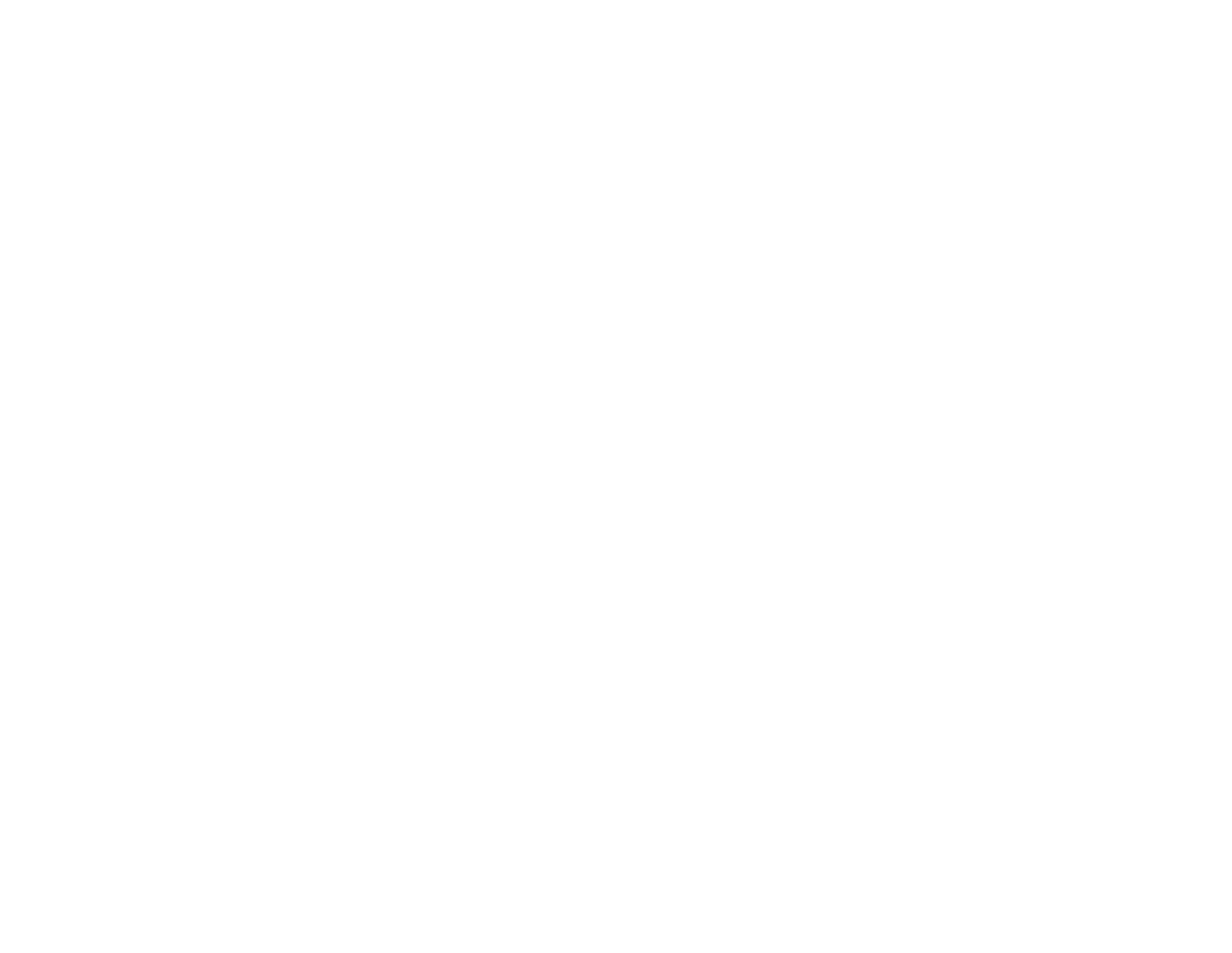Section I: Executive Summary **Page 5** and the section I: Executive Summary Percent of Your Students Ready for College-Level Coursework Five Year Trends—Percent of Students Who Met College Readiness Benchmarks Five Year Trends—Average ACT Scores Five Year Trends—Average ACT Scores by Level of Preparation Five Year Trends—Percent and Average Composite Score by Race/Ethnicity Percent of Students in College Readiness Standards Score Ranges Average ACT College Reportable Scores by Test Session Duration Percent of Students Who Met College Readiness Benchmark Scores by Test Session Duration Section II: Academic Achievement **Page 11** Page 11 ACT Score Distributions, Cumulative Percentages, Averages, and Quartile Values Average ACT Composite Scores for Race/Ethnicity by Level of Preparation Average ACT Scores by Race/Ethnicity Percent of Students in College Readiness Standards Score Ranges Average ACT Scores by Gender Percent of Students Who Met College Readiness Benchmark Scores by Gender College Readiness Benchmark Percent and Average ACT Scores by Overall High School Curriculum College Readiness Benchmark Percent and Average ACT Scores by Content-Specific Curriculum Section III: College Readiness & Impact of Course Rigor Page 17 Percent of Students Who Met ACT College Readiness Benchmark Scores by Race/Ethnicity Average ACT Scores and Average ACT Score Changes by Common Course Patterns College Readiness Percents by Common Course Patterns Section IV: Career and Educational Aspirations **Page 25** Page 25 Distribution of Planned Educational Majors for All Students by College Plans Average ACT Composite Scores for Racial/Ethnic Groups by Post-Secondary Educational Aspirations Students' Score Report Preferences at Time of Testing Section V: Optional Writing Test Results **Page 29** Page 29 Average ACT English and Writing Scores by Race/Ethnicity and Gender for students who took ACT Writing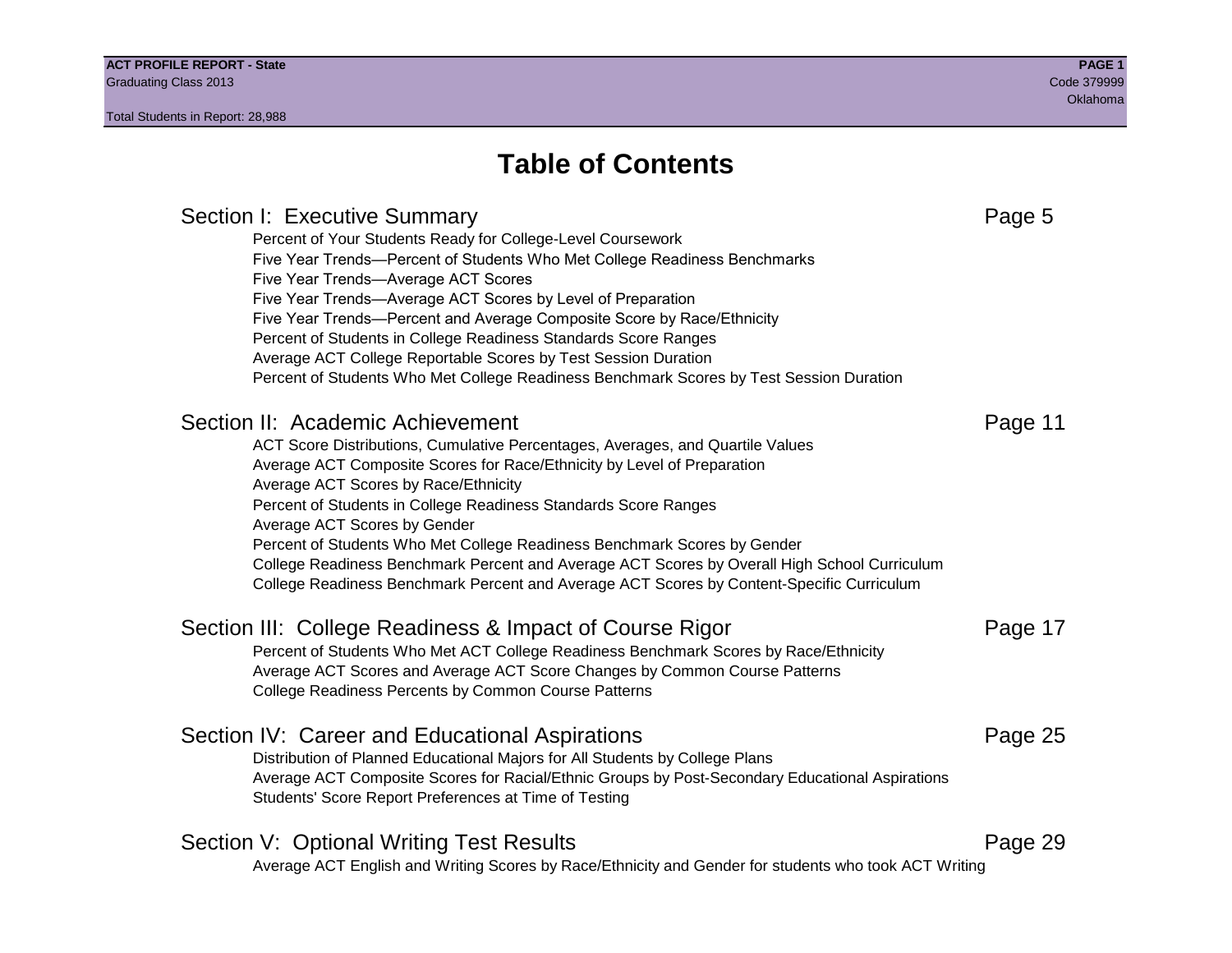This report provides information about the performance of your 2013 graduating seniors who took the ACT as sophomores, juniors, or seniors; and self-reported at the time of testing that they were scheduled to graduate in 2013. Beginning with the Graduating Class of 2013, all students whose scores are college reportable, both standard and extended time tests, are now included in the report.

This report focuses on:

**Performance** - student test performance in the context of college readiness

**Access** - number of your graduates exposed to college entrance testing and the percent of race/ethnicity participation

**Course Selection** - percent of students pursuing a core curriculum

**Course Rigor** - impact of rigorous coursework on achievement

**College Readiness** - percent of students meeting ACT College Readiness Benchmark Scores in each content area

**Awareness** - extent to which student aspirations match performance

**Articulation** - colleges and universities to which your students send test results

Each year, test data for a school, district, and the state represents a different cohort of students. ACT encourages educators to focus on trends (3, 5, 10 years), not year-to-year changes. Such changes can represent normal – even expected – fluctuations. On the other hand, trend lines offer more insight into what is happening in a school, district, or the state.

Furthermore, ACT encourages educators to measure student performance in the context of college readiness measures. The focus should be on the number and percentage of students who met or exceeded ACT's College Readiness Benchmark Scores, a measure that is much more meaningful and understandable than an average composite score for a group of students.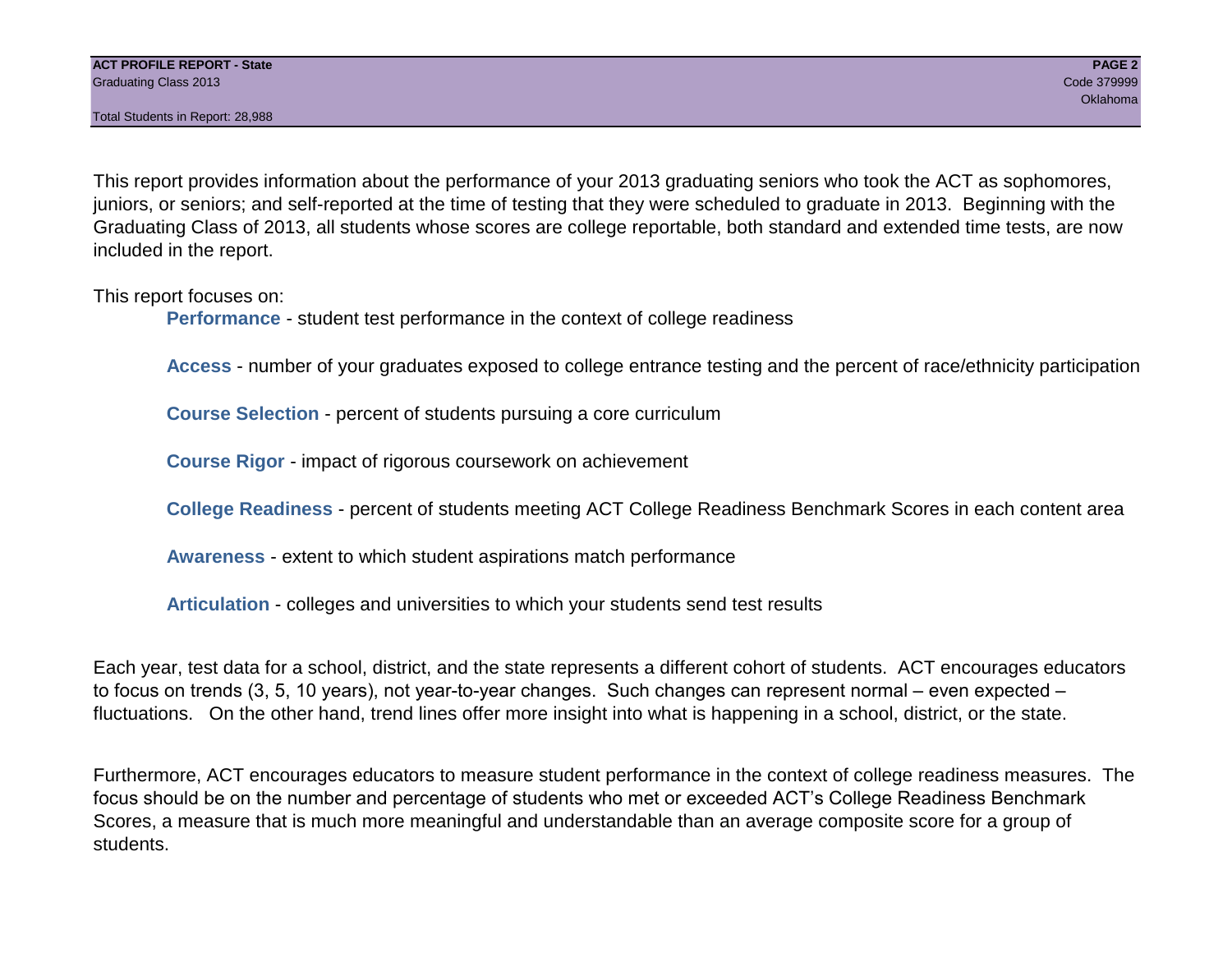## **The ACT is a curriculum-based measure of college readiness. ACT components include:**

Tests of academic achievement in English, math, reading, science, and writing (optional) High school grade and course information Student Profile Section Career Interest Inventory

## **The ACT:**

Every few years, ACT conducts the **ACT National Curriculum Survey** to ensure its curriculum-based assessment tools accurately measure the skills high school teachers teach and instructors of entry-level college courses expect. The ACT is the only college readiness test designed to reflect the results of such a survey.

ACT's **College Readiness Standards** are sets of statements intended to help students, parents and educators understand the meaning of test scores. The standards relate test scores to the types of skills needed for success in high school and beyond. They serve as a direct link between what students have learned and what they are ready to do next. The ACT is the only college readiness test for which scores can be tied directly to standards. *Connecting College Readiness Standards to the Classroom* interpretive guides can be found at www.act.org/standard/infoserv.html.

Only the ACT reports **College Readiness Benchmark Scores** – A benchmark score is the minimum score needed on an ACT subject-area test to indicate a 50% chance of obtaining a B or higher or about a 75% chance of obtaining a C or higher in the corresponding credit-bearing college courses, which include English Composition, Algebra, Social Science and Biology. These scores were empirically derived based on the actual performance of students in college. The College Readiness Benchmark Scores, updated for 2013, are:

| College Course/Course Area | <b>ACT Test</b> | <b>Benchmark Score</b> |
|----------------------------|-----------------|------------------------|
| <b>English Composition</b> | English         | 18                     |
| Algebra                    | Mathematics     | 22                     |
| <b>Social Sciences</b>     | Reading         | 22                     |
| Biology                    | Science         | 23                     |

For more information, go to www.act.org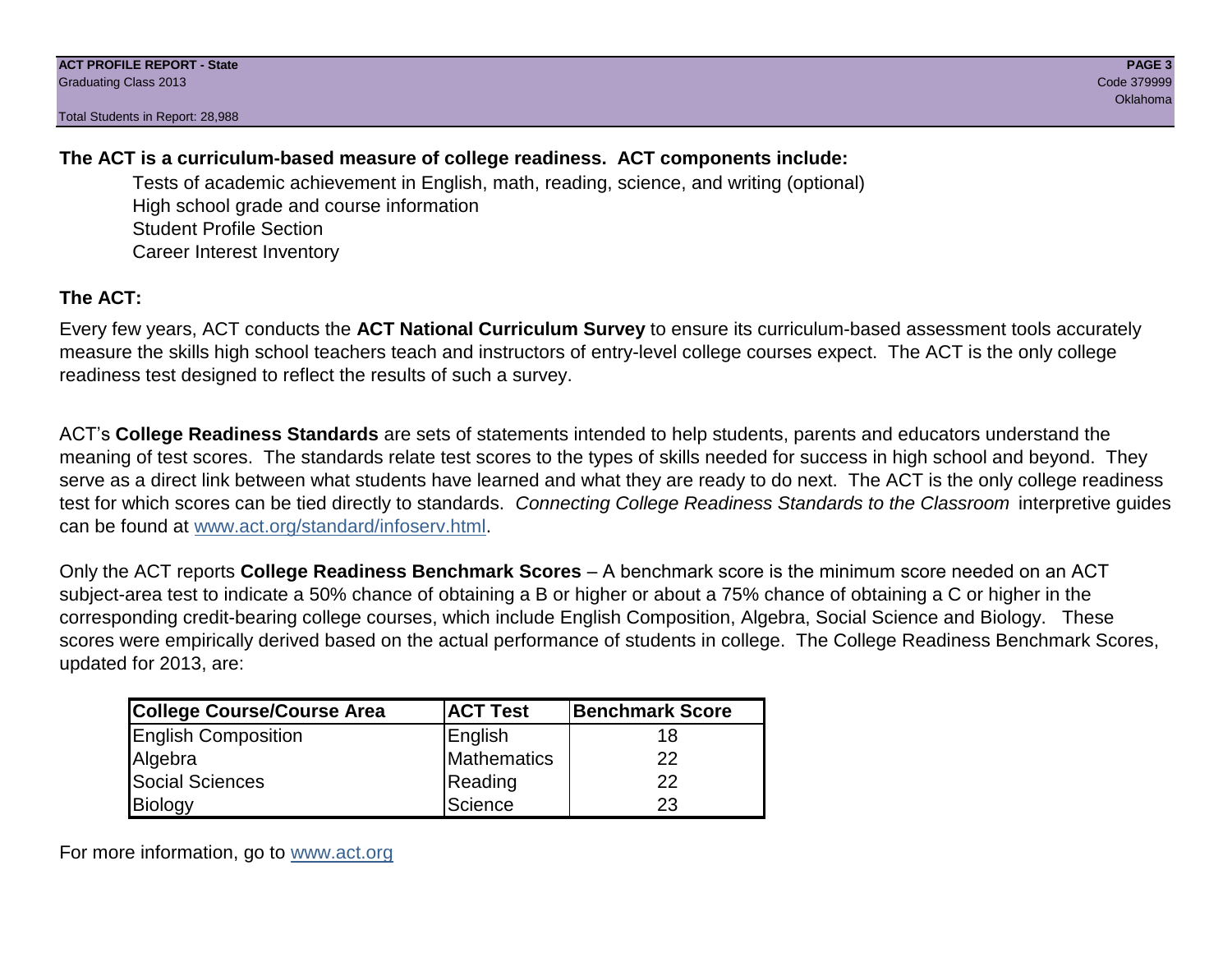## **How to Improve Scores and Increase College Readiness**

23% of your students met all four ACT College Readiness Benchmark Scores (Table 1.1). To improve students' scores and increase the percentage of students identified as college ready, ACT suggests:

PROVIDING ACCESS FOR ALL STUDENTS TO TAKE THE ACT: 28,988 of your students are included in this report (the 'cohort'). Increasing access insures that more students have the opportunity to consider college and allows the reader to use this report to evaluate how well courses and instructional programs are preparing students for college and work.

MAKING CORE CURRICULUM A PRIORITY: Emphasize the need for all students to develop college and work ready skills, regardless of postsecondary aspirations. 67% of the students in the cohort reported taking courses that would be considered 'Core or More' (Table 1.4).

MAKING SURE STUDENTS ARE TAKING THE RIGHT KINDS OF COURSES: Table 3.2 reports 2% of the cohort took less than three years of math courses. Of these students, 6% were college ready. 21% of the cohort reported taking a course sequence of Algebra I, Algebra II, and Geometry. 10% of these students were college ready. In comparison, 46% of the students who took 3 or more years of math beyond Algebra I, Algebra II, and Geometry were college ready. Getting more students ready for Algebra prior to 9th grade will increase the chances that students will be prepared for and take advanced-level math courses.

Similarly, Table 3.2 reports 25% of the cohort took less than three years of natural science courses. 19% of these students were college ready. In comparison, 41% of students who took at least three years of science coursework were college ready.

EVALUATING RIGOR OF COURSES: Table 2.6 reports the percentage of students falling in each of the ACT College Readiness Standards score ranges. For example, approximately 55% of the cohort fall into the lowest three Mathematics score ranges. To increase these students' achievement, identify the standards they should focus on next by accessing ACT's College Readiness Standards at www.act.org/standard.

PLAN GUIDANCE ACTIVITIES BASED ON STUDENTS' CAREER AND COLLEGE ASPIRATIONS: Data in Tables 4.1 and 4.2 enable the reader to determine if aspirations are consistent with academic performance and whether among students with similar aspirations, academic performance is consistent across racial/ethnic groups.

For more information on interpreting data in this report, or to learn how ACT can help your students improve their readiness for college and the workplace, contact ACT Customer Service at 319-337-1309 or customerservices@act.org.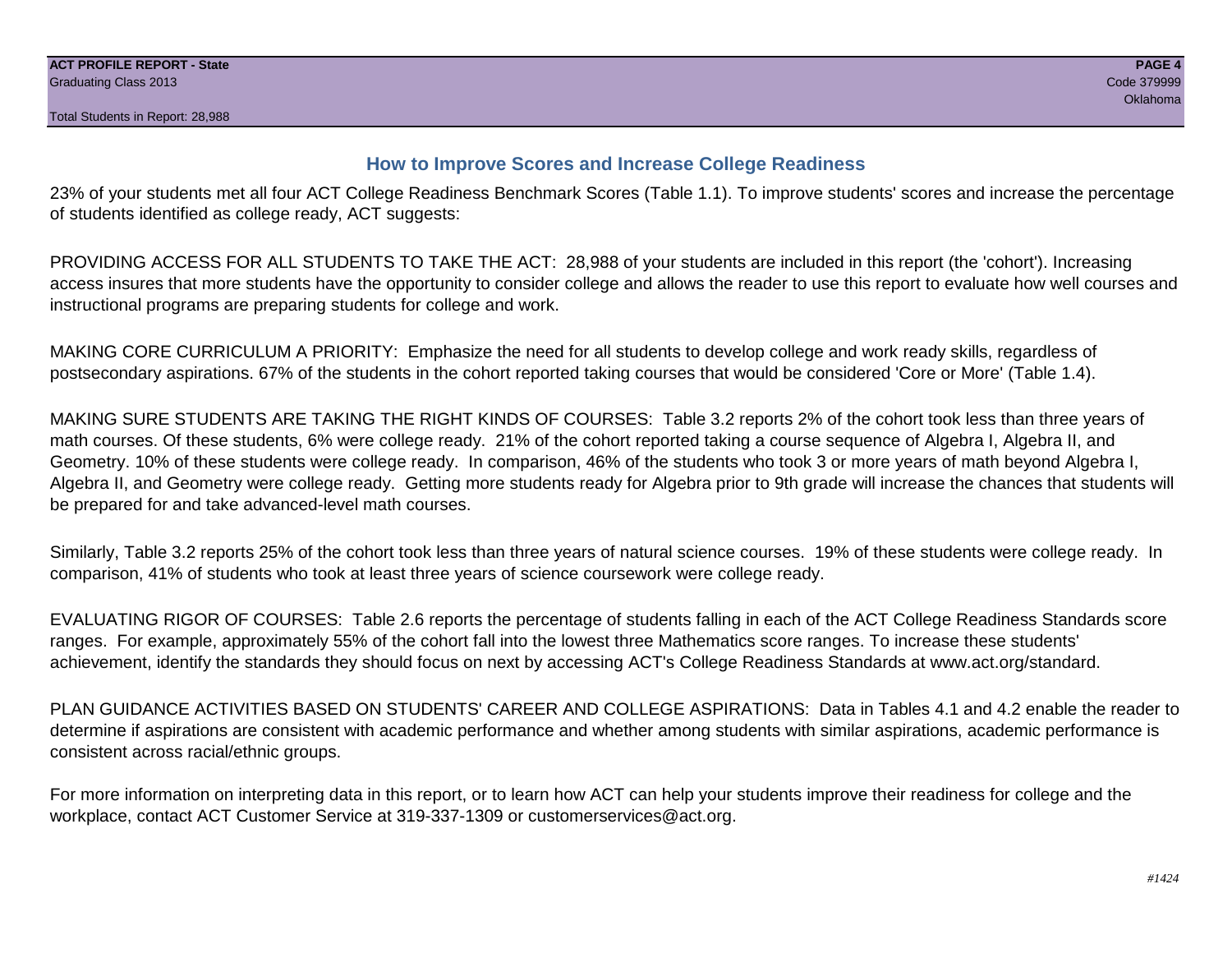**ACT PROFILE REPORT - State: SECTION I, EXECUTIVE SUMMARY PAGE 5** Graduating Class 2013 Code 379999

Total Students in Report: 28,988

oklahoma na katalang katalang na katalang na katalang na katalang na katalang na katalang na katalang na katal

## Section I Executive Summary

Beginning with the Graduating Class of 2013, all students whose scores are college reportable, both standard and extended time tests, are now included. Also beginning with the 2013 Graduating Class data, College Readiness Benchmarks for Reading and Science were updated to reflect the most recent college coursework research.

> To find the results of only standard time or extended time test takers, refer to Tables 1.7 and 1.8 on page 10.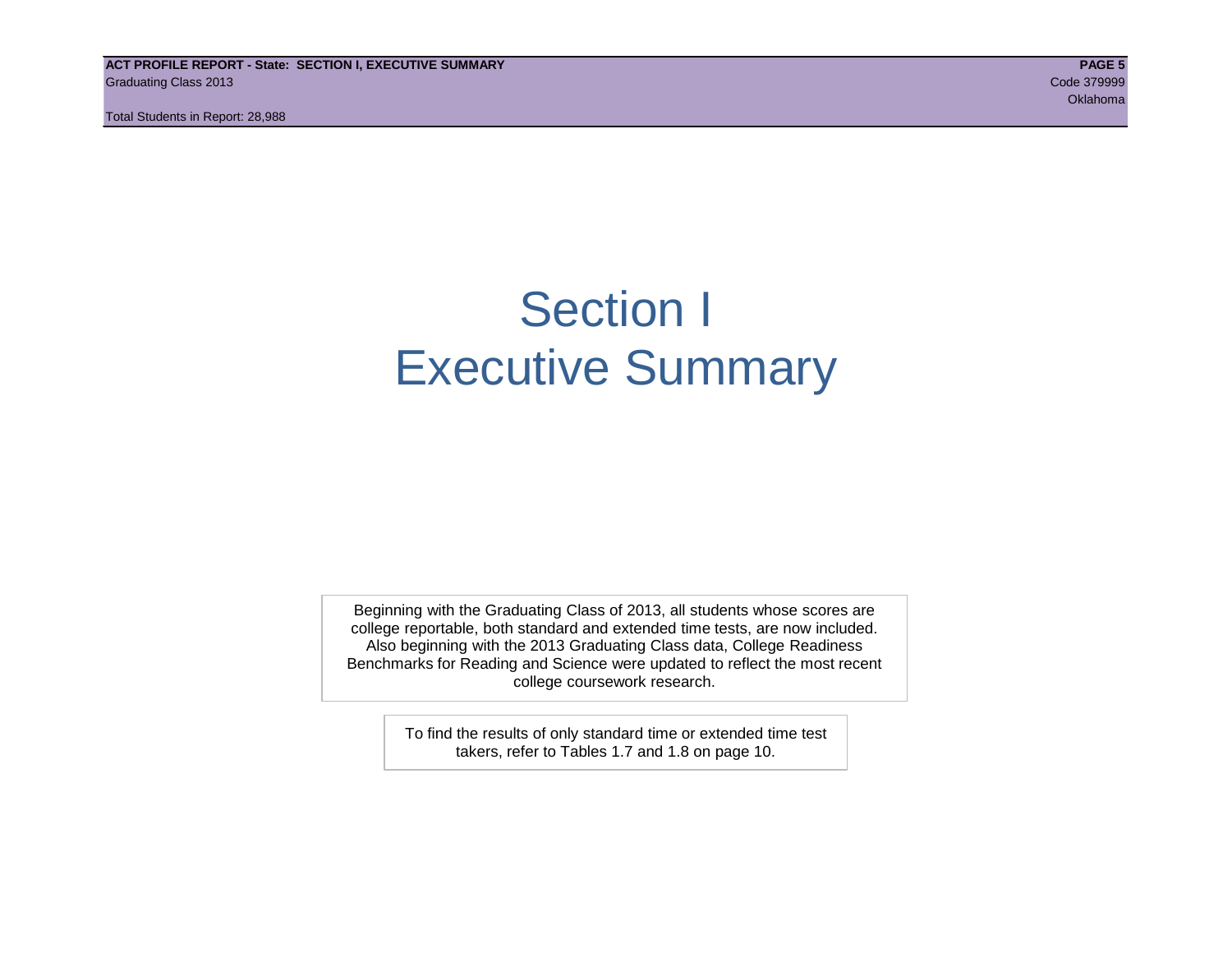## **ACT PROFILE REPORT - State: SECTION I, EXECUTIVE SUMMARY PAGE 6** Graduating Class 2013 Code 379999

Total Students in Report: 28,988



## **Figure 1.1. Percent of Your Students Ready for College-Level Coursework**

**A benchmark score is the minimum score needed on an ACT subject-area test to indicate a 50% chance of obtaining a B or higher or about a 75% chance of obtaining a C or higher in the corresponding credit-bearing college course.**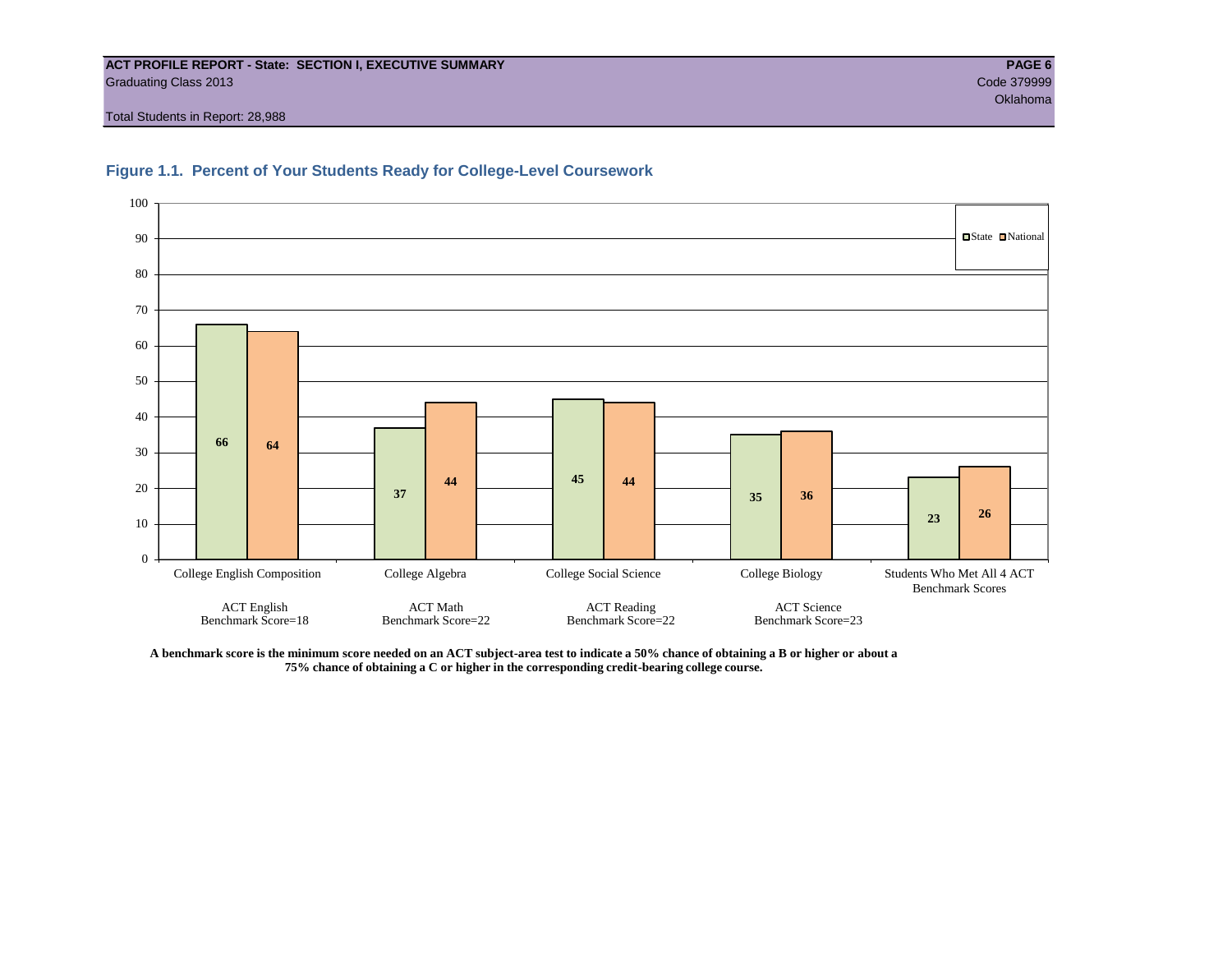## **ACT PROFILE REPORT - State: SECTION I, EXECUTIVE SUMMARY PAGE 7** Graduating Class 2013 Code 379999

Total Students in Report: 28,988

|      | <b>Number of Students</b> |                 |                |          | <b>Percent Who Met Benchmarks</b> |                 |              |          |                |          |                     |          |
|------|---------------------------|-----------------|----------------|----------|-----------------------------------|-----------------|--------------|----------|----------------|----------|---------------------|----------|
|      |                           | <b>Tested</b>   | <b>English</b> |          | <b>Mathematics</b>                |                 | Reading      |          | <b>Science</b> |          | <b>Met All Four</b> |          |
| Year | <b>State</b>              | <b>National</b> | <b>State</b>   | National | <b>State</b>                      | <b>National</b> | <b>State</b> | National | <b>State</b>   | National | <b>State</b>        | National |
| 2009 | 27,054                    | .480,469        | 67             | 67       | 33                                | 42              | 52           | 53       | 25             | 28       | 18                  | 23       |
| 2010 | 28,343                    | .568.835        | 67             | 66       | 34                                | 43              | 52           | 52       | 25             | 29       | 19                  | 24       |
| 2011 | 28,223                    | ,623,112        | 67             | 66       | 35                                | 45              | 52           | 52       | 25             | 30       | 20                  | 25       |
| 2012 | 29,342                    | .666,017        | 67             | 67       | 37                                | 46              | 53           | 52       | 26             | 31       | 20                  | 25       |
| 2013 | 28,988                    | 1,799,243       | 66             | 64       | 37                                | 44              | 45           | 44       | 35             | 36       | 23                  | 26       |

## **Table 1.1. Five Year Trends—Percent of Students Who Met College Readiness Benchmarks**

## **Table 1.2. Five Year Trends—Average ACT Scores**

|      |              | <b>Number of Students</b> |                |          |                    | <b>Average ACT Scores</b> |              |                 |              |                |              |                  |
|------|--------------|---------------------------|----------------|----------|--------------------|---------------------------|--------------|-----------------|--------------|----------------|--------------|------------------|
|      | Tested       |                           | <b>English</b> |          | <b>Mathematics</b> |                           | Reading      |                 |              | <b>Science</b> |              | <b>Composite</b> |
| Year | <b>State</b> | <b>National</b>           | <b>State</b>   | National | State              | <b>National</b>           | <b>State</b> | <b>National</b> | <b>State</b> | National       | <b>State</b> | National         |
| 2009 | 27.054       | .480,469                  | 20.5           | 20.6     | 19.9               | 21.0                      | 21.4         | 21.4            | 20.5         | 20.9           | 20.7         | 21.1             |
| 2010 | 28,343       | .568.835                  | 20.4           | 20.5     | 19.9               | 21.0                      | 21.2         | 21.3            | 20.6         | 20.9           | 20.7         | 21.0             |
| 2011 | 28,223       | .623,112                  | 20.5           | 20.6     | 19.9               | 21.1                      | 21.3         | 21.3            | 20.6         | 20.9           | 20.7         | 21.1             |
| 2012 | 29,342       | .666,017                  | 20.4           | 20.5     | 20.1               | 21.1                      | 21.3         | 21.3            | 20.6         | 20.9           | 20.7         | 21.1             |
| 2013 | 28,988       | ,799,243                  | 20.4           | 20.2     | 20.1               | 20.9                      | 21.4         | 21.1            | 20.8         | 20.7           | 20.8         | 20.9             |

## **Table 1.3. Five Year Trends—Average ACT Scores Nationwide**

|      | <b>Number of Students</b> | <b>Average ACT Scores</b> |                    |         |                |                  |  |  |  |  |  |
|------|---------------------------|---------------------------|--------------------|---------|----------------|------------------|--|--|--|--|--|
| Year | Tested                    | <b>English</b>            | <b>Mathematics</b> | Reading | <b>Science</b> | <b>Composite</b> |  |  |  |  |  |
| 2009 | ,480,469                  | 20.6                      | 21.0               | 21.4    | 20.9           | 21.1             |  |  |  |  |  |
| 2010 | ,568,835                  | 20.5                      | 21.0               | 21.3    | 20.9           | 21.0             |  |  |  |  |  |
| 2011 | ,623,112                  | 20.6                      | 21.1               | 21.3    | 20.9           | 21.1             |  |  |  |  |  |
| 2012 | ,666,017                  | 20.5                      | 21.1               | 21.3    | 20.9           | 21.1             |  |  |  |  |  |
| 2013 | ,799,243                  | 20.2                      | 20.9               | 21.1    | 20.7           | 20.9             |  |  |  |  |  |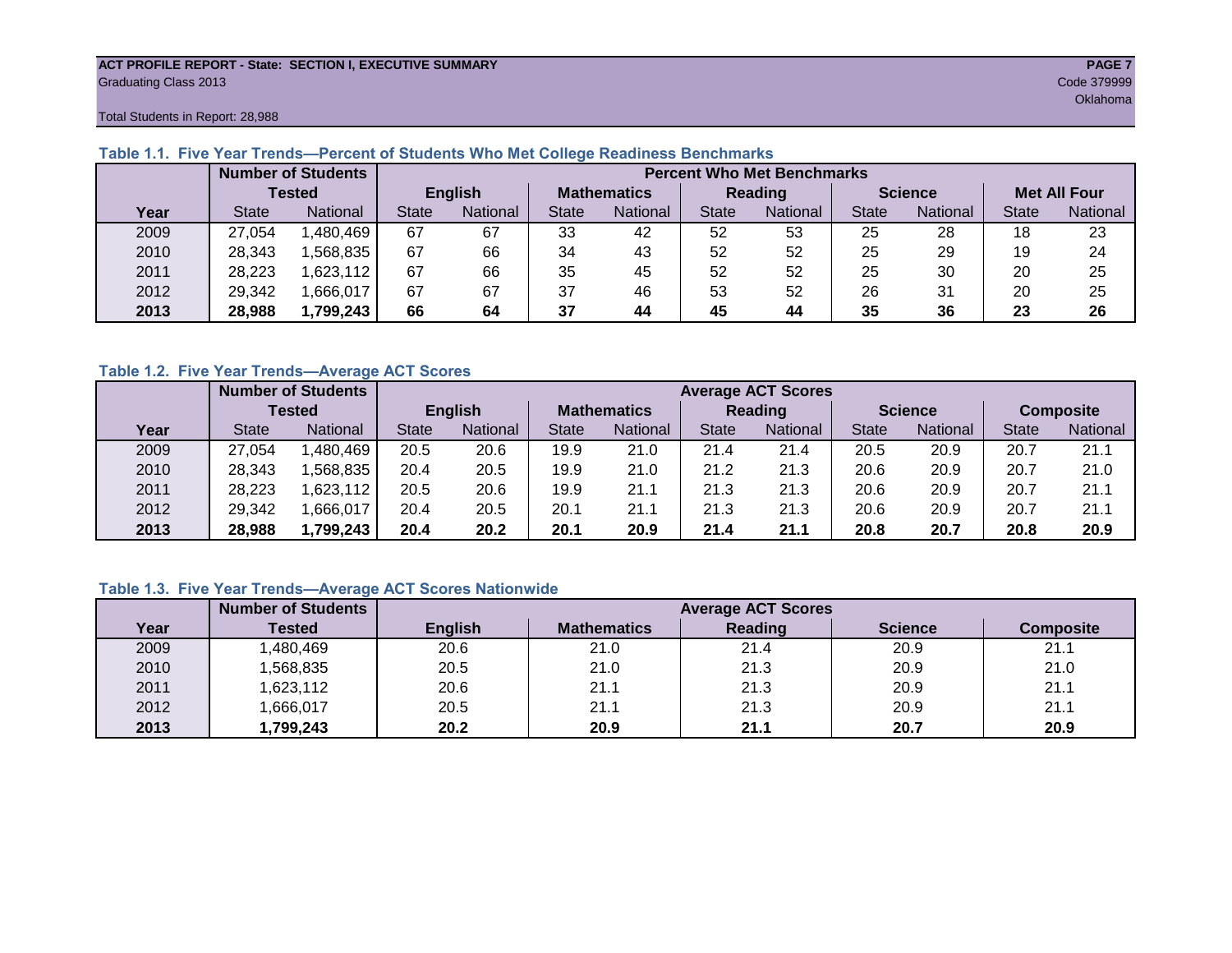## **ACT PROFILE REPORT - State: SECTION I, EXECUTIVE SUMMARY PAGE 8** Graduating Class 2013 Code 379999

## Total Students in Report: 28,988

|      |                                     |           |      |                      |                | <b>Average ACT Scores</b> |                    |           |                |           |                |           |                  |           |  |
|------|-------------------------------------|-----------|------|----------------------|----------------|---------------------------|--------------------|-----------|----------------|-----------|----------------|-----------|------------------|-----------|--|
|      | <b>Number of Students</b><br>Tested |           |      | Percent <sup>2</sup> | <b>English</b> |                           | <b>Mathematics</b> |           | <b>Reading</b> |           | <b>Science</b> |           | <b>Composite</b> |           |  |
|      |                                     |           | Core | Less                 |                |                           |                    |           |                |           |                |           |                  |           |  |
|      | Core or                             | Less than | or   | than                 | Core or        | Less than                 | Core or            | Less than | Core or        | Less than | Core or        | Less than | Core or          | Less than |  |
| Year | More                                | Core      | More | Core                 | More           | Core                      | More               | Core      | More           | Core      | More           | Core      | More             | Core      |  |
| 2009 | 17.468                              | 8,832     | 65   | 33                   | 21.7           | 18.6                      | 20.9               | 18.7      | 22.4           | 19.8      | 21.5           | 19.0      | 21.7             | 19.0      |  |
| 2010 | 18.597                              | 8.979     | 66   | 32                   | 21.5           | 18.5                      | 20.8               | 18.3      | 22.1           | 19.7      | 21.5           | 19.1      | 21.6             | 19.0      |  |
| 2011 | 19,036                              | 8,585     | 67   | 30                   | 21.5           | 18.5                      | 20.8               | 18.2      | 22.1           | 19.7      | 21.4           | 19.0      | 21.6             | 19.0      |  |
| 2012 | 20.081                              | 8.775     | 68   | 30                   | 21.3           | 18.5                      | 20.9               | 18.4      | 22.1           | 19.8      | 21.4           | 19.2      | 21.5             | 19.1      |  |
| 2013 | 19,430                              | 8,648     | 67   | 30                   | 21.4           | 18.6                      | 21.0               | 18.4      | 22.3           | 19.9      | 21.6           | 19.3      | 21.7             | 19.2      |  |

## **Table 1.4. Five Year Trends—Average ACT Scores by Level of Preparation**

<sup>1</sup>"Core or More" results correspond to students taking four or more years of English AND three or more years each of math, social studies, and natural science.

 $2$ Percent of all students tested. Numbers will not add up to 100% due to student non-response.

## **Table 1.5. Five Year Trends—Percent and Average Composite Score by Race/Ethnicity**

|                                        | 2009   |     | 2010 |        | 2011          |      | 2012   |               |      | 2013   |     |      |        |               |      |
|----------------------------------------|--------|-----|------|--------|---------------|------|--------|---------------|------|--------|-----|------|--------|---------------|------|
|                                        |        | %   | Avg  | N      | $\frac{9}{6}$ | Ava  | N      | $\frac{9}{6}$ | Avg  | N      | %   | Ava  | N      | $\frac{9}{6}$ | Avg  |
| <b>All Students</b>                    | 27.054 | 100 | 20.7 | 28.343 | 100           | 20.7 | 28.223 | 100           | 20.7 | 29.342 | 100 | 20.7 | 28.988 | 100           | 20.8 |
| Black/African American                 | 2.168  |     | 17.2 | 2,345  | 8             | 17.2 | 2.193  | 8             | 17.2 | 2,306  | 8   | 17.4 | 2,067  |               | 17.4 |
| American Indian/Alaska Native          | 3.584  | 13  | 19.7 | 3.807  | 13            | 19.6 | 3.122  |               | 19.5 | 2,723  | 9   | 19.4 | 2.428  | 8             | 19.4 |
| White                                  | 17.358 | 64  | 21.5 | 17.999 | 64            | 21.5 | 17.107 | 61            | 21.6 | 16.989 | 58  | 21.6 | 16.418 | 57            | 21.7 |
| Hispanic/Latino                        | .491   | 6   | 18.8 | 1.661  | 6             | 18.7 | 2,326  | 8             | 18.9 | 2,717  | 9   | 19.0 | 2,856  | 10            | 19.0 |
| Asian                                  | 772    |     | 22.2 | 808    | 3             | 22.2 | 754    | 3             | 22.4 | 796    |     | 22.7 | 714    |               | 22.2 |
| Native Hawaiian/Other Pacific Islander |        |     |      | 0      | 0             |      | 51     | 0             | 18.6 | 53     |     | 19.2 | 45     | $\bf{0}$      | 19.0 |
| Two or more races                      | 633    |     | 20.6 | 748    | 3             | 20.5 | 838,   |               | 20.4 | 2,904  | 10  | 20.6 | 3.428  | 12            | 20.8 |
| Prefer not to respond/No response      | 048.   |     | 20.8 | 975    | ◠             | 20.3 | 832    | 3             | 20.9 | 854    | ⌒   | 21.2 | 1,032  |               | 20.2 |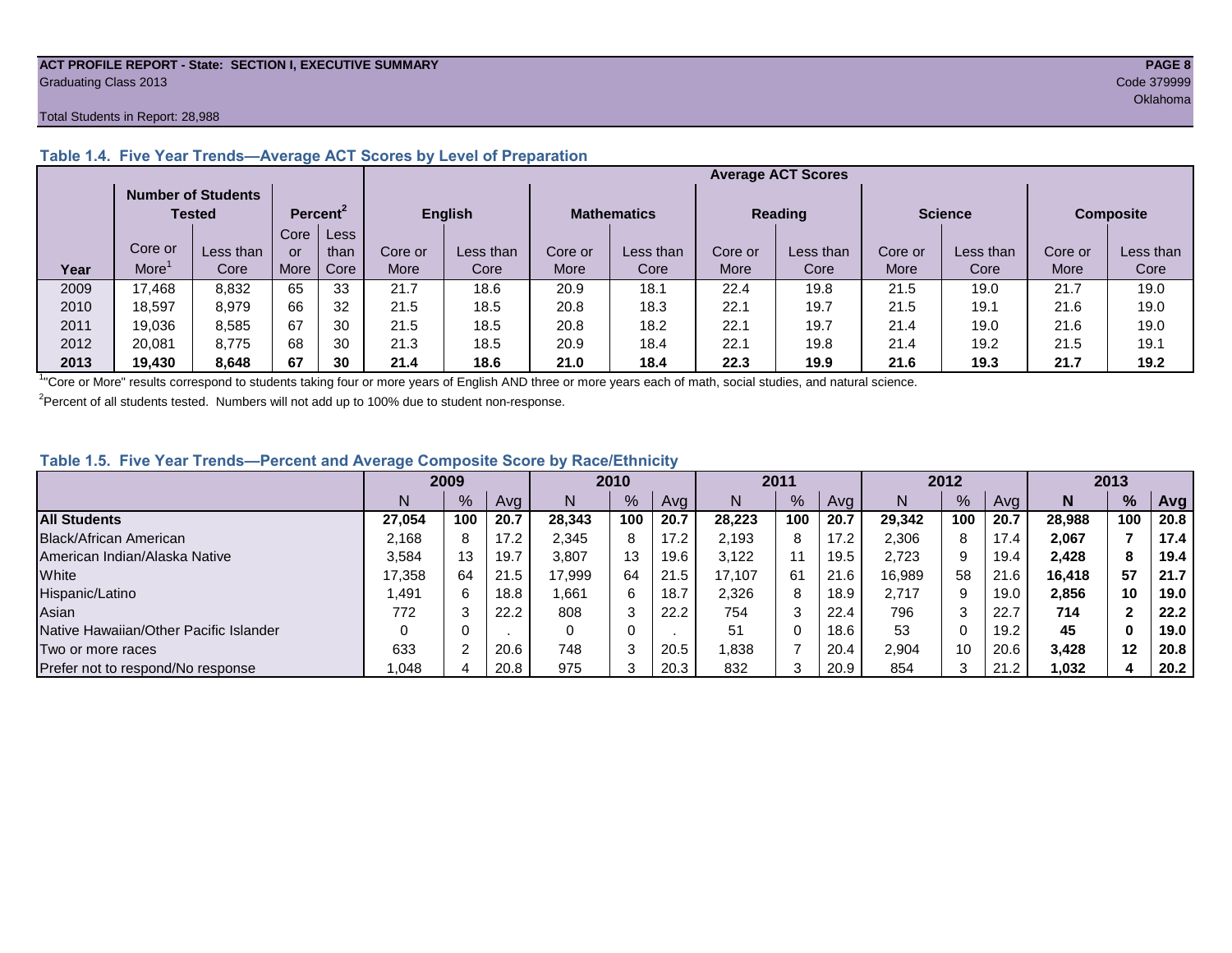## **ACT PROFILE REPORT - State: SECTION I, EXECUTIVE SUMMARY PAGE 9 Graduating Class 2013** Code 379999 Code 379999

oklahoma na katalang katalang na katalang na katalang na katalang na katalang na katalang na katalang na katal

Total Students in Report: 28,988

## **Table 1.6. Percent of Students in College Readiness Standards Score Ranges**

| <b>CRS</b>       | <b>English</b>      | <b>Mathematics</b>                    | <b>Reading</b>       | <b>Science</b>      |
|------------------|---------------------|---------------------------------------|----------------------|---------------------|
| Range            | (Benchmark = $18$ ) | (Benchmark = $22$ )                   | (Benchmark = $22$ )  | (Benchmark = $23$ ) |
|                  | 100%                | 100%                                  | 100%                 | 100%                |
| $1 - 12$         | 50%<br>13%<br>$9\%$ | 50%<br>$1\%$<br>$1\%$                 | 50%<br>$8\%$<br>5%   | 50%<br>$7\%$<br>4%  |
|                  | $0\%$               | $0\%$                                 | $0\%$                | $0\%$               |
| $13 - 15$        | 100%                | 100%                                  | 100%                 | 100%                |
|                  | 50%<br>14%<br>13%   | 50%<br>15%<br>14%                     | 50%<br>13%<br>12%    | 50%<br>10%<br>$9\%$ |
|                  | $0\%$               | $0\%$                                 | $0\%$                | $0\%$               |
|                  | 100%                | 100%                                  | 100%                 | 100%                |
| $16 - 19$        | 50%<br>20%<br>18%   | 39%<br>33%<br>50%                     | 50%<br>23%<br>21%    | 25%<br>50%<br>23%   |
|                  | $0\%$               | $0\%$                                 | $0\%$                | $0\%$               |
|                  | 100%                | 100%                                  | 100%                 | 100%                |
| $20 - 23$        | 28%<br>50%<br>25%   | 50%<br>20%<br>19%                     | 50%<br>26%<br>24%    | 34%<br>30%<br>50%   |
|                  | $0\%$               | $0\%$                                 | $0\%$                | 0%                  |
|                  | 100%                | 100%                                  | 100%                 | 100%                |
| 24-27            | 50%<br>16%<br>16%   | 50%<br>21%<br>18%                     | 50%<br>17%<br>15%    | 50%<br>20%<br>20%   |
|                  | 0%                  | $0\%$                                 | $0\%$                | 0%                  |
|                  | 100%                | 100%                                  | 100%                 | 100%                |
| 28-32            | 50%<br>$9\%$<br>10% | 50%<br>$9\%$<br>$6\%$                 | 50%<br>13%<br>13%    | 50%<br>$8\%$<br>6%  |
|                  | $0\%$               | $0\%$                                 | $0\%$                | $0\%$               |
|                  | 100%                | 100%                                  | 100%                 | 100%                |
| 33-36            | 50%                 | 50%                                   | 50%                  | 50%                 |
|                  | 5%<br>4%<br>$0\%$   | 3%<br>2%<br>$0\%$                     | $4\%$<br>5%<br>$0\%$ | 2%<br>2%<br>$0\%$   |
|                  | 100%                | 100%                                  | 100%                 | 100%                |
| % At or Above    | 66%<br>64%          | 44%                                   | 45%<br>44%           |                     |
| <b>Benchmark</b> | 50%                 | 37%<br>50%                            | 50%                  | 35%<br>36%<br>50%   |
|                  | $0\%$               | $0\%$                                 | $0\%$                | $0\%$               |
|                  |                     | $=$ State<br><b>Contract Contract</b> | $=$ National         |                     |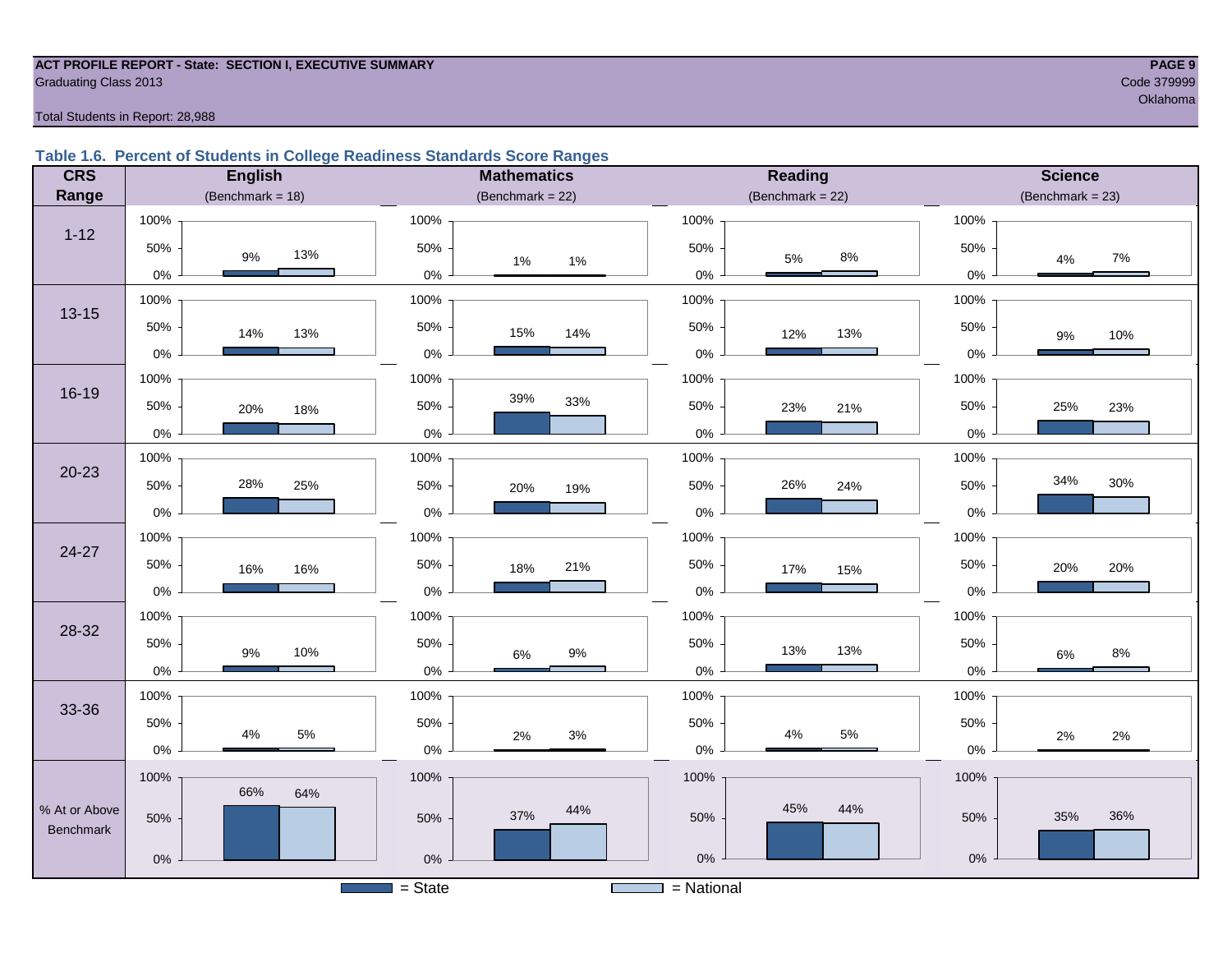## **ACT PROFILE REPORT- State: SECTION II, ACADEMIC ACHIEVEMENT PAGE 10** Graduating Class 2013 Code 379999

Total Students in Report: 28,988

| <b>Student Group</b> | <b>Test Session</b>  |           |         | <b>Average ACT Scores</b> |             |         |         |           |  |  |
|----------------------|----------------------|-----------|---------|---------------------------|-------------|---------|---------|-----------|--|--|
|                      | <b>Duration</b>      | N         | Percent | English                   | Mathematics | Reading | Science | Composite |  |  |
|                      | <b>Standard Time</b> | 28,145    | 97      | 20.5                      | 20.2        | 21.5    | 20.9    | 20.9      |  |  |
| <b>State</b>         | <b>Extended Time</b> | 843       | 3       | 15.5                      | 16.8        | 17.8    | 17.4    | 17.0      |  |  |
|                      | Total                | 28,988    | 100     | 20.4                      | 20.1        | 21.4    | 20.8    | 20.8      |  |  |
|                      | <b>Standard Time</b> | 1,727,041 | 96      | 20.4                      | 21.0        | 21.3    | 20.9    | 21.0      |  |  |
| <b>National</b>      | <b>Extended Time</b> | 72,202    | 4       | 15.9                      | 17.7        | 18.1    | 17.9    | 17.5      |  |  |
|                      | Total                | ,799,243  | 100     | 20.2                      | 20.9        | 21.1    | 20.7    | 20.9      |  |  |

## **Table 1.7. Average ACT College Reportable Scores by Test Session Duration**

## **Table 1.8. Percent of Students Who Met College Readiness Benchmark Scores by Test Session Duration**

| <b>Student Group</b> | <b>Test Session</b>  |         |             | <b>Percent of Students</b> | Met     |          |
|----------------------|----------------------|---------|-------------|----------------------------|---------|----------|
|                      | <b>Duration</b>      | English | Mathematics | Reading                    | Science | All Four |
|                      | <b>Standard Time</b> | 67      | 37          | 46                         | 35      | 23       |
| <b>State</b>         | <b>Extended Time</b> | 31      | 14          | 25                         | 16      | 9        |
|                      | Total                | 66      | 37          | 45                         | 35      | 23       |
|                      | <b>Standard Time</b> | 65      | 45          | 45                         | 37      | 27       |
| <b>National</b>      | <b>Extended Time</b> | 35      | 20          | 28                         | 20      | 13       |
|                      | Total                | 64      | 44          | 44                         | 36      | 26       |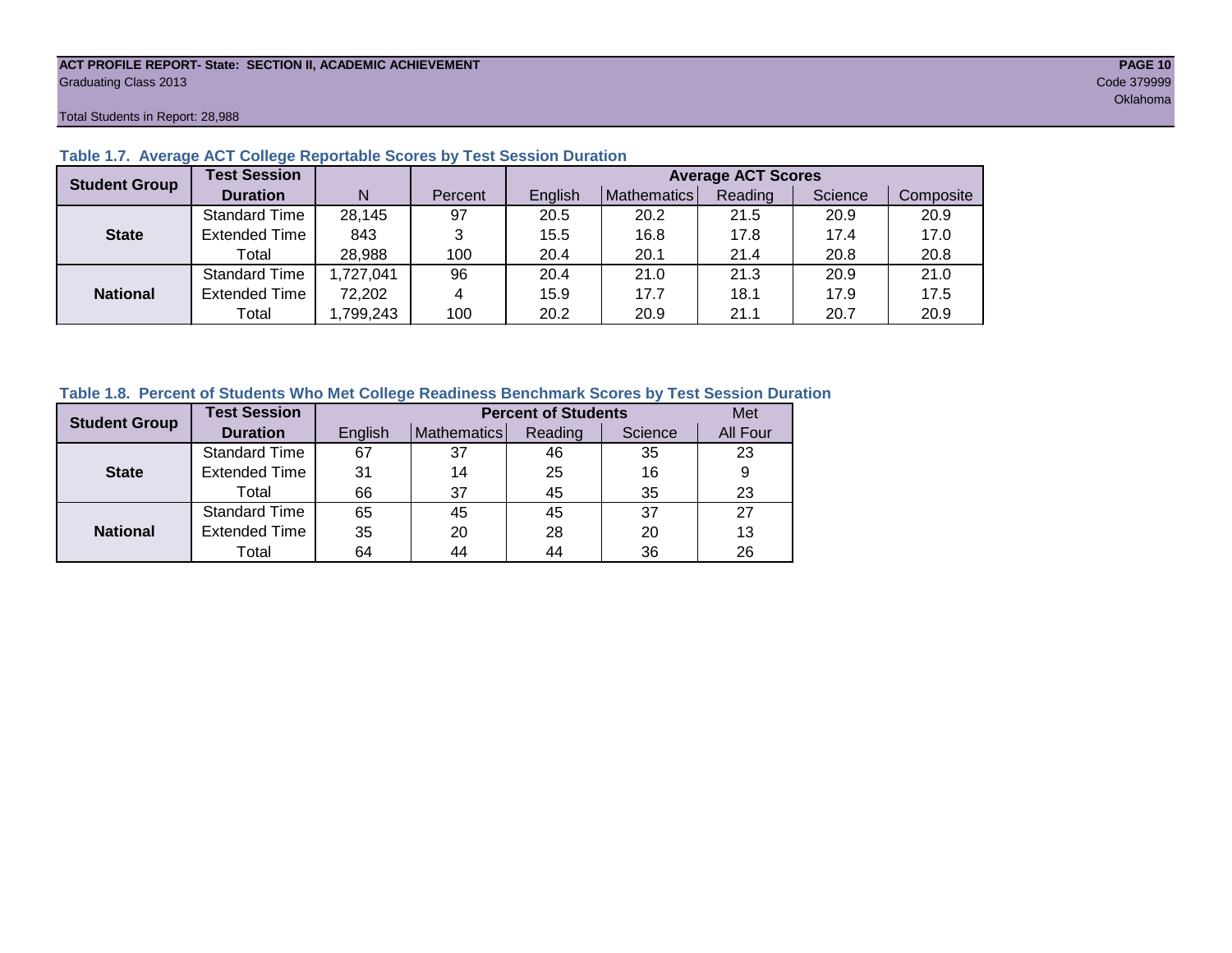## Section II Academic Achievement

Beginning with the Graduating Class of 2013, all students whose scores are college reportable, both standard and extended time tests, are now included. Also beginning with the 2013 Graduating Class data, College Readiness Benchmarks for Reading and Science were updated to reflect the most recent college coursework research.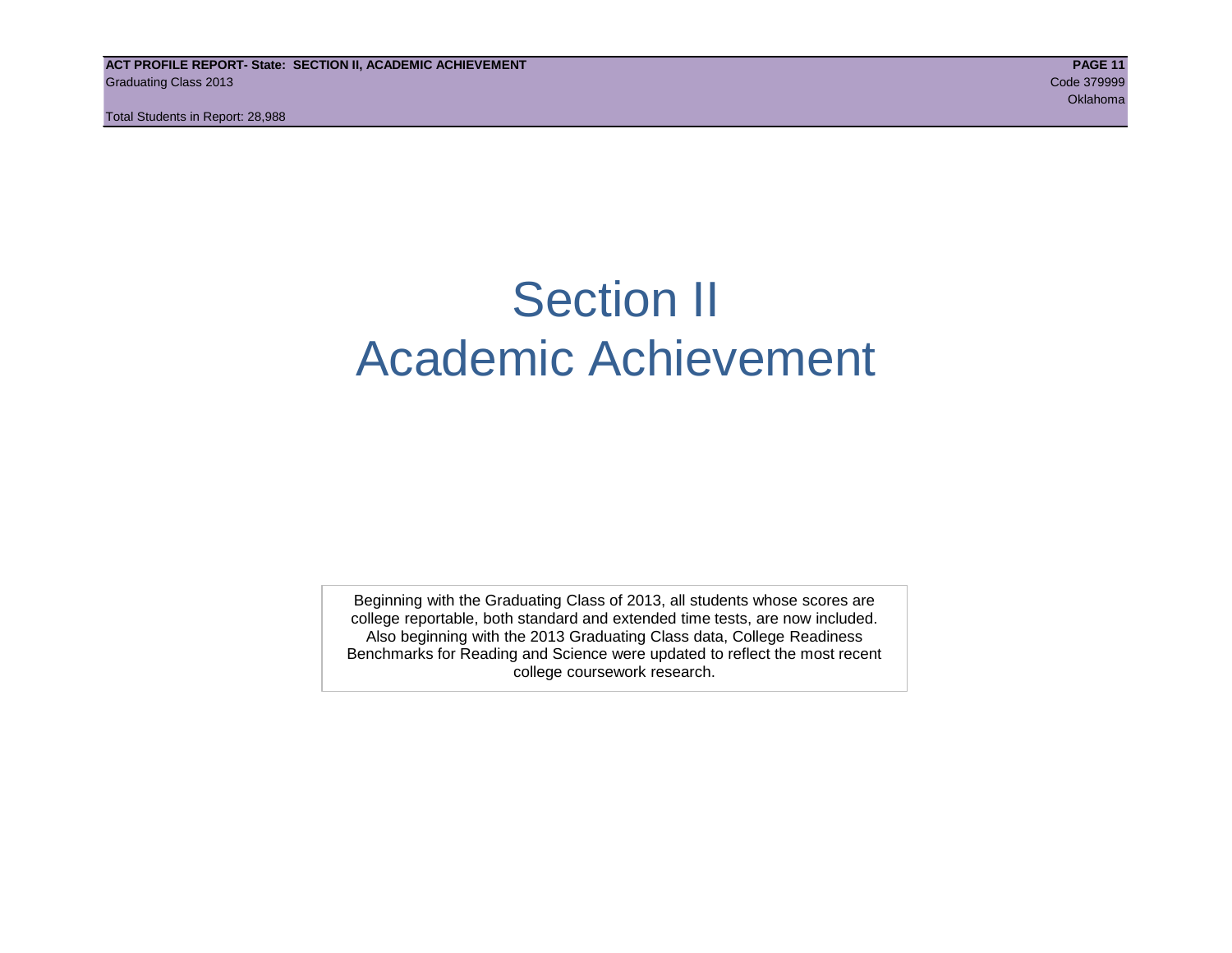## **ACT PROFILE REPORT- State: SECTION II, ACADEMIC ACHIEVEMENT PAGE 12** Graduating Class 2013 Code 379999

Total Students in Report: 28,988

|  | Table 2.1. ACT Score Distributions, Cumulative Percentages (CP <sup>1</sup> ), and Score Averages |  |  |  |
|--|---------------------------------------------------------------------------------------------------|--|--|--|
|  |                                                                                                   |  |  |  |

| <b>ACT Scale</b> |                         | <b>English</b> |             | <b>Mathematics</b> |                | <b>Reading</b> |                | <b>Science</b> |                 | Composite      | <b>ACT Scale</b> |
|------------------|-------------------------|----------------|-------------|--------------------|----------------|----------------|----------------|----------------|-----------------|----------------|------------------|
| <b>Score</b>     | N                       | <b>CP</b>      | N           | CP                 | N              | CP             | $\mathsf{N}$   | CP             | N               | CP             | <b>Score</b>     |
| 36               | 94                      | 100            | 45          | 100                | 187            | 100            | 99             | 100            | $\overline{11}$ | 100            | $\overline{36}$  |
| 35               | 277                     | 100            | 91          | 100                | 199            | 99             | 131            | 100            | 64              | 100            | 35               |
| 34               | 291                     | 99             | 152         | 100                | 394            | 99             | 162            | 99             | 165             | 100            | 34               |
| 33               | 459                     | 98             | 155         | 99                 | 499            | 97             | 90             | 99             | 164             | 99             | 33               |
| 32               | 369                     | 96             | 147         | 98                 | 629            | 96             | 175            | $98\,$         | 248             | 99             | 32               |
| 31               | 399                     | 95             | 212         | $98\,$             | 793            | 93             | 276            | $98\,$         | 343             | 98             | 31               |
| 30               | 565                     | 93             | 232         | 97                 | 649            | 91             | 337            | 97             | 497             | 97             | 30               |
| 29               | 498                     | 92             | 390         | 96                 | 737            | 88             | 397            | 96             | 611             | 95             | 29               |
| 28               | 731                     | 90             | 635         | 95                 | 873            | 86             | 514            | 94             | 750             | 93             | 28               |
| 27               | 724                     | 87             | 944         | 93                 | 932            | 83             | 799            | 92             | 903             | 90             | $27\,$           |
| 26               | 1,007                   | 85             | 1,352       | $90\,$             | 956            | 80             | 980            | $90\,$         | 1,150           | 87             | $26\,$           |
| 25               | 1,329                   | 81             | 1,349       | 85                 | 1,026          | 76             | 1,699          | 86             | 1,421           | 83             | 25               |
| 24               | 1,534                   | 77             | 1,709       | 80                 | 1,996          | 73             | 2,390          | 80             | 1,671           | 78             | 24               |
| 23               | 1,580                   | $71$           | 1,618       | $74\,$             | 1,466          | 66             | 1,977          | $72\,$         | 1,828           | 72             | 23               |
| 22               | 1,900                   | 66             | 1,567       | 69                 | 1,808          | 61             | 2,214          | 65             | 2,066           | 66             | 22               |
| 21               | 2,127                   | 59             | 1,302       | 63                 | 2,295          | 55             | 2,995          | 58             | 2,255           | 59             | 21               |
| 20               | 2,488                   | 52             | 1,344       | 59                 | 2,081          | 47             | 2,533          | 47             | 2,422           | 51             | 20               |
| 19               | 1,532                   | 44             | 1,842       | 54                 | 1,894          | 40             | 2,264          | 39             | 2,289           | 43             | 19               |
| 18               | 1,355                   | 38             | 1,957       | 48                 | 1,889          | 33             | 2,300          | 31             | 2,260           | 35             | 18               |
| 17               | 1,357                   | 34             | 3,401       | 41                 | 1,284          | 27             | 1,413          | 23             | 2,056           | 27             | 17               |
| 16               | 1,636                   | 29             | 4,073       | 29                 | 1,575          | 22             | 1,255          | 18             | 1,832           | 20             | 16               |
| 15               | 1,835                   | 23             | 2,817       | 15                 | 1,370          | 17             | 1,092          | 14             | 1,496           | 14             | 15               |
| 14               | 1,221                   | 17             | 1,152       | 6                  | 1,041          | 12             | 876            | $10$           | 1,187           | 9              | 14               |
| 13               | 1,006                   | 13             | 340         | $\overline{2}$     | 1,047          | 8              | 721            | $\overline{7}$ | 746             | $\overline{4}$ | 13               |
| 12               | 745                     | 9              | 113         | $\overline{1}$     | 733            | 5              | 534            | 4              | 390             | 2              | 12               |
| 11               | 723                     | $\overline{7}$ | 34          |                    | 337            | $\overline{2}$ | 386            | 3              | 127             | $\mathbf{1}$   | 11               |
| 10               | 566                     | $\overline{4}$ | 9           |                    | 165            | 1              | 221            | 1              | 27              | 1              | 10               |
| 9                | 311                     | $\overline{2}$ | 5           |                    | 65             |                | 101            | 1              | 6               | 1              | $\boldsymbol{9}$ |
| 8                | 210                     |                | 1           |                    | 22             |                | 34             |                | $\overline{2}$  |                | 8                |
| $\overline{7}$   | 89                      |                | $\Omega$    |                    | 28             |                | 18             |                | $\overline{1}$  |                | $\overline{7}$   |
| 6                | 20                      |                | $\Omega$    |                    | $\overline{7}$ |                | $\overline{2}$ |                | $\mathbf 0$     |                | 6                |
| 5                | $\overline{7}$          |                | $\mathbf 0$ |                    | 8              |                | 3              |                | $\mathbf 0$     |                | 5                |
| 4                | $\overline{\mathbf{c}}$ |                | $\pmb{0}$   |                    | 3              |                | $\mathbf 0$    |                | $\mathbf 0$     |                |                  |
| 3                | $\mathbf{1}$            |                | $\mathbf 0$ |                    | 0              |                | $\Omega$       | 1              | $\mathbf 0$     |                | 3                |
| $\overline{2}$   | 0                       |                | 0           |                    | 0              |                | 0              | 1              | $\mathbf 0$     |                | $\overline{2}$   |
|                  | $\Omega$                | $\overline{1}$ | $\Omega$    |                    | $\Omega$       | 1              | $\Omega$       | $\overline{1}$ | $\Omega$        |                |                  |
| Avg (SD)         |                         | 20.4(6.0)      |             | 20.1(4.7)          |                | 21.4(5.9)      |                | 20.8(4.8)      |                 | 20.8(4.8)      | Avg (SD)         |

<sup>1</sup>CP is the cumulative percent of students at or below a score point.

Note: Shaded portions of columns identify the students who met/exceeded the ACT College Readiness Benchmark Scores.

Oklahoma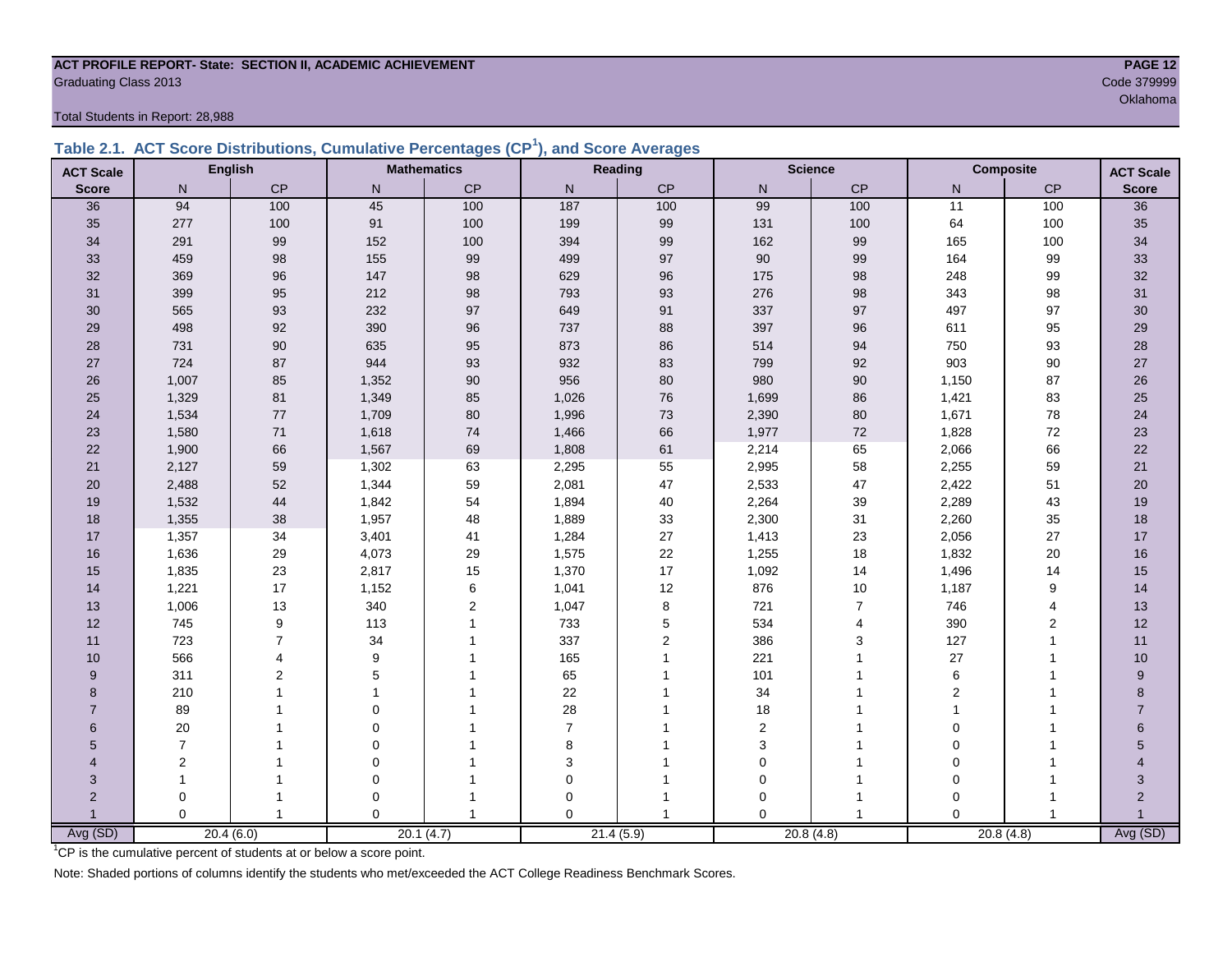## **ACT PROFILE REPORT- State: SECTION II, ACADEMIC ACHIEVEMENT PAGE 13** Graduating Class 2013 Code 379999

## Total Students in Report: 28,988

| Table 2.2. ACT Subscore Distributions, Cumulative Percentages (CP <sup>1</sup> ), and Subscore Averages |  |  |
|---------------------------------------------------------------------------------------------------------|--|--|
|                                                                                                         |  |  |

|                  |                         | <b>English</b> |                          |                |                        |                | Reading                |                          |                       |                | <b>Mathematics</b>         |           |                        |     |                  |
|------------------|-------------------------|----------------|--------------------------|----------------|------------------------|----------------|------------------------|--------------------------|-----------------------|----------------|----------------------------|-----------|------------------------|-----|------------------|
|                  |                         |                |                          |                | <b>Social Studies/</b> |                |                        |                          | <b>Pre/Elementary</b> |                | <b>Algebra/ Coordinate</b> |           | <b>Plane Geometry/</b> |     |                  |
| <b>ACT Scale</b> | <b>Usage/ Mechanics</b> |                | <b>Rhetorical Skills</b> |                | <b>Sciences</b>        |                | <b>Arts/Literature</b> |                          | Algebra               |                | <b>Geometry</b>            |           | <b>Trigonometry</b>    |     | <b>ACT Scale</b> |
| <b>Score</b>     | N.                      | CP             | N                        | CP             | N                      | CP             | N                      | CP                       | N.                    | CP             | N                          | <b>CP</b> | N <sub>1</sub>         | CP  | <b>Score</b>     |
| 18               | 775                     | 100            | 339                      | 100            | 619                    | 100            | 878                    | 100                      | 709                   | 100            | 107                        | 100       | 142                    | 100 | 18               |
| 17               | 1,261                   | 97             | 393                      | 99             | 1,527                  | 98             | 968                    | 97                       | 756                   | 98             | 182                        | 100       | 49                     | 100 | 17               |
| 16               | 1,051                   | 93             | 1,224                    | 97             | 1,400                  | 93             | 1,578                  | 94                       | 689                   | 95             | 377                        | 99        | 575                    | 99  | 16               |
| 15               | 1,042                   | 89             | 1,589                    | 93             | 1,358                  | 88             | 1,832                  | 88                       | 1,349                 | 93             | 1,059                      | 98        | 1,146                  | 97  | 15               |
| 14               | 1,477                   | 86             | 1,983                    | 88             | 2,021                  | 83             | 2,076                  | 82                       | 1,478                 | 88             | 1,640                      | 94        | 1,828                  | 93  | 14               |
| 13               | 1,466                   | 81             | 2,352                    | 81             | 2,596                  | 76             | 2,266                  | 75                       | 2,409                 | 83             | 2,998                      | 88        | 1,738                  | 87  | 13               |
| 12               | 2,202                   | 76             | 3,380                    | 73             | 3,087                  | 67             | 2,433                  | 67                       | 2,487                 | 75             | 2,836                      | 78        | 3,838                  | 81  | 12               |
| 11               | 3,150                   | 68             | 3,049                    | 61             | 2,882                  | 57             | 3,091                  | 58                       | 2,725                 | 66             | 3,687                      | 68        | 2,792                  | 68  | 11               |
| 10               | 3,529                   | 57             | 2,942                    | 51             | 2,900                  | 47             | 2,835                  | 48                       | 3,067                 | 57             | 4,987                      | 56        | 3,814                  | 58  | 10               |
| 9                | 3,165                   | 45             | 3,623                    | 40             | 3,211                  | 37             | 2,406                  | 38                       | 2,234                 | 46             | 3,607                      | 38        | 4,499                  | 45  | 9                |
| 8                | 2,494                   | 34             | 2,772                    | 28             | 2,679                  | 25             | 2,886                  | 30                       | 3,585                 | 38             | 3,458                      | 26        | 3,512                  | 30  | 8                |
| $\overline{7}$   | 2,422                   | 25             | 2,019                    | 18             | 2,442                  | 16             | 1,952                  | 20                       | 4,153                 | 26             | 1,970                      | 14        | 2,385                  | 17  | $\overline{7}$   |
| 6                | 1,833                   | 17             | 1,303                    | 11             | 1,158                  | 8              | 1,665                  | 13                       | 1,990                 | 12             | 885                        | 7         | 1,239                  | 9   | 6                |
| 5                | 1,444                   | 11             | 1,132                    | $\overline{7}$ | 640                    | 4              | 1,345                  | 7                        | 849                   | 5              | 646                        | 4         | 465                    | 5   | 5                |
| $\overline{4}$   | 957                     | 6              | 601                      | 3              | 242                    | $\overline{2}$ | 501                    | 3                        | 339                   | $\overline{2}$ | 184                        | 2         | 641                    | 3   | $\overline{4}$   |
| 3                | 510                     | $\overline{2}$ | 246                      |                | 144                    |                | 193                    | 1                        | 123                   |                | 238                        | 1         | 93                     |     | 3                |
| 2                | 192                     |                | 39                       |                | 66                     |                | 81                     |                          | 43                    |                | 18                         | 1         | 147                    |     | $\overline{2}$   |
|                  | 18                      |                | $\overline{2}$           |                | 16                     |                | $\overline{2}$         | $\overline{\phantom{a}}$ | 3                     | 4              | 109                        | 1         | 85                     | 1   |                  |
| Avg (SD)         | 10.1(3.7)               |                | 10.5(3.2)                |                | 11.0(3.4)              |                | 10.8(3.6)              |                          | 10.2(3.4)             |                | 10.3(2.7)                  |           | 10.0(2.9)              |     | Avg (SD)         |

<sup>1</sup>CP is the cumulative percent of students at or below a score point.

## **Table 2.3. ACT Score Quartile Values**

| <b>Quartile</b>      | <b>Enalish</b> | <b>Mathematics</b> | Reading | <b>Science</b> | Composite |
|----------------------|----------------|--------------------|---------|----------------|-----------|
| Q3 (75th Percentile) | 24             | 24                 | 25      | 24             | 24        |
| Q2 (50th Percentile) | 20             |                    | n.<br>∠ | ິ<br>-         | 20        |
| Q1 (25th Percentile) |                |                    |         | י ^<br>۱o      |           |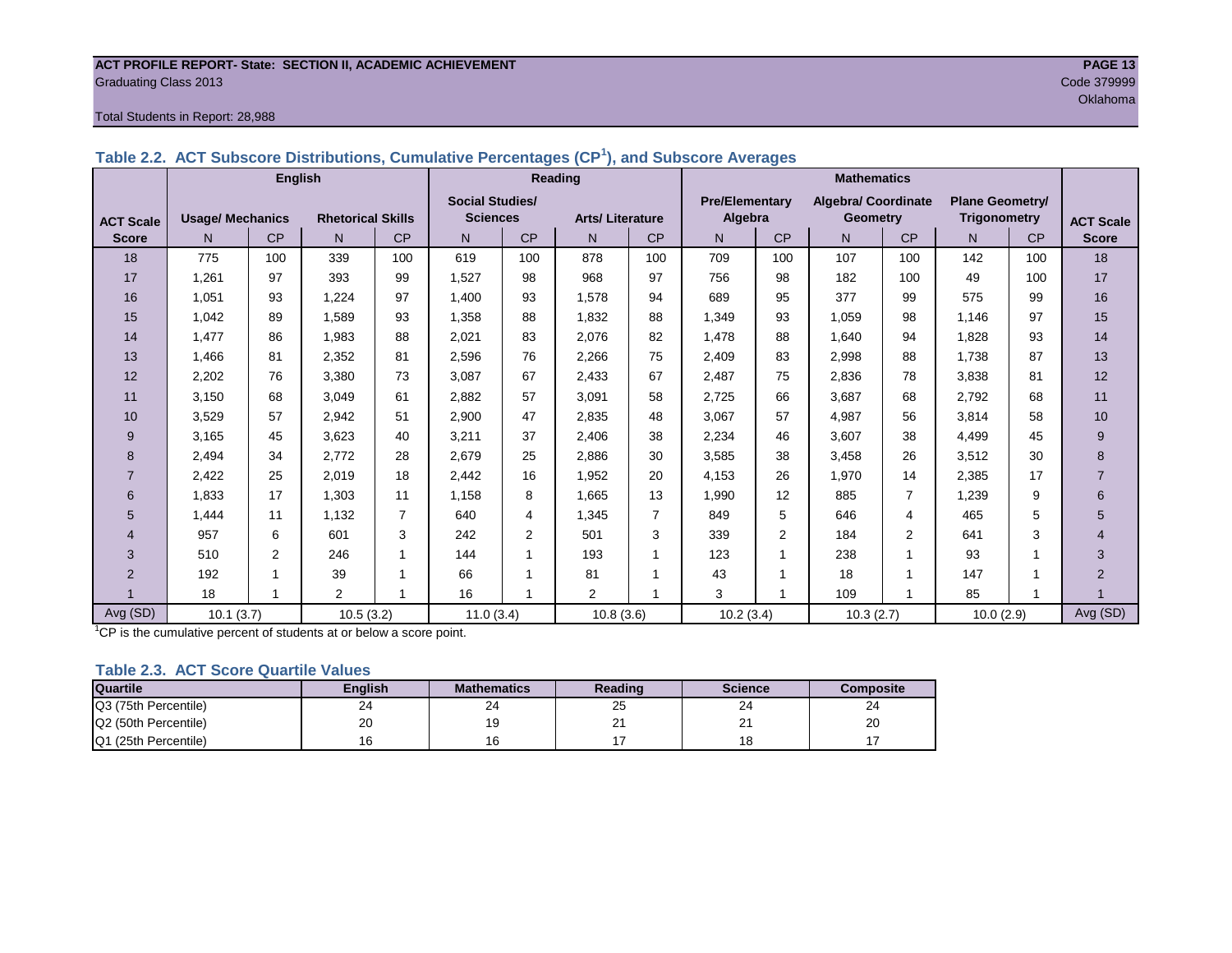## **Table 2.4. Average ACT Composite Scores for Race/Ethnicity by Level of Preparation**

| <b>Student</b>  |                                 | <b>Number of Students</b> | <b>Percent Taking</b>     |                     | <b>Average ACT Composite Score</b> |
|-----------------|---------------------------------|---------------------------|---------------------------|---------------------|------------------------------------|
| <b>Group</b>    | <b>Race/Ethnicity</b>           | <b>Tested</b>             | Core or More <sup>1</sup> | <b>Core or More</b> | <b>Less Than Core</b>              |
|                 | <b>All Students</b>             | 28,988                    | 67                        | 21.7                | 19.2                               |
|                 | <b>Black/African American</b>   | 2,067                     | 66                        | 17.9                | 16.5                               |
|                 | American Indian/Alaska Native   | 2,428                     | 59                        | 20.5                | 18.0                               |
|                 | White                           | 16,418                    | 69                        | 22.6                | 19.9                               |
| <b>State</b>    | Hispanic/Latino                 | 2,856                     | 67                        | 19.6                | 18.0                               |
|                 | Asian                           | 714                       | 82                        | 22.7                | 20.2                               |
|                 | Native Hawaiian/Other Pac. Isl. | 45                        | 58                        | 20.2                | 17.9                               |
|                 | Two or more races               | 3,428                     | 67                        | 21.6                | 19.3                               |
|                 | Prefer not/No Response          | 1,032                     | 47                        | 23.1                | 19.9                               |
|                 | <b>All Students</b>             | 1,799,243                 | 74                        | 21.7                | 18.7                               |
|                 | Black/African American          | 239,598                   | 69                        | 17.5                | 15.6                               |
|                 | American Indian/Alaska Native   | 14,217                    | 62                        | 19.1                | 16.5                               |
|                 | <b>I</b> White                  | 1,034,712                 | 76                        | 22.9                | 20.0                               |
| <b>National</b> | Hispanic/Latino                 | 259,741                   | 72                        | 19.5                | 17.2                               |
|                 | Asian                           | 71,677                    | 81                        | 24.1                | 21.5                               |
|                 | Native Hawaiian/Other Pac. Isl. | 4,772                     | 71                        | 20.5                | 17.5                               |
|                 | Two or more races               | 64,221                    | 74                        | 21.9                | 19.2                               |
|                 | Prefer not/No Response          | 110,305                   | 58                        | 22.4                | 18.4                               |

<sup>1</sup>"Core or More" results correspond to students taking four or more years of English AND three or more years each of math, social studies, and natural science.

## **Table 2.5. Average ACT Scores by Race/Ethnicity**

| <b>Student</b>  |                                 |                |                    |                |                |                  |
|-----------------|---------------------------------|----------------|--------------------|----------------|----------------|------------------|
| Group           | <b>Race/Ethnicity</b>           | <b>English</b> | <b>Mathematics</b> | <b>Reading</b> | <b>Science</b> | <b>Composite</b> |
|                 | <b>All Students</b>             | 20.4           | 20.1               | 21.4           | 20.8           | 20.8             |
|                 | Black/African American          | 16.4           | 17.2               | 17.8           | 17.8           | 17.4             |
|                 | American Indian/Alaska Native   | 18.7           | 18.6               | 20.2           | 19.5           | 19.4             |
|                 | White                           | 21.5           | 20.8               | 22.4           | 21.6           | 21.7             |
| <b>State</b>    | Hispanic/Latino                 | 18.2           | 18.8               | 19.4           | 19.2           | 19.0             |
|                 | Asian                           | 21.5           | 23.1               | 21.6           | 22.2           | 22.2             |
|                 | Native Hawaiian/Other Pac. Isl. | 18.3           | 18.5               | 19.7           | 19.1           | 19.0             |
|                 | Two or more races               | 20.5           | 19.9               | 21.6           | 20.8           | 20.8             |
|                 | Prefer not/No Response          | 19.6           | 19.6               | 21.1           | 20.1           | 20.2             |
|                 | <b>All Students</b>             | 20.2           | 20.9               | 21.1           | 20.7           | 20.9             |
|                 | <b>Black/African American</b>   | 15.7           | 17.2               | 17.0           | 16.9           | 16.9             |
|                 | American Indian/Alaska Native   | 16.6           | 18.2               | 18.3           | 18.3           | 18.0             |
|                 | White                           | 21.8           | 21.9               | 22.6           | 22.0           | 22.2             |
| <b>National</b> | Hispanic/Latino                 | 17.7           | 19.3               | 18.9           | 18.8           | 18.8             |
|                 | Asian                           | 22.5           | 25.0               | 22.9           | 23.1           | 23.5             |
|                 | Native Hawaiian/Other Pac. Isl. | 18.6           | 20.1               | 19.5           | 19.5           | 19.5             |
|                 | Two or more races               | 20.6           | 20.9               | 21.6           | 20.9           | 21.1             |
|                 | Prefer not/No Response          | 20.0           | 20.8               | 21.0           | 20.5           | 20.7             |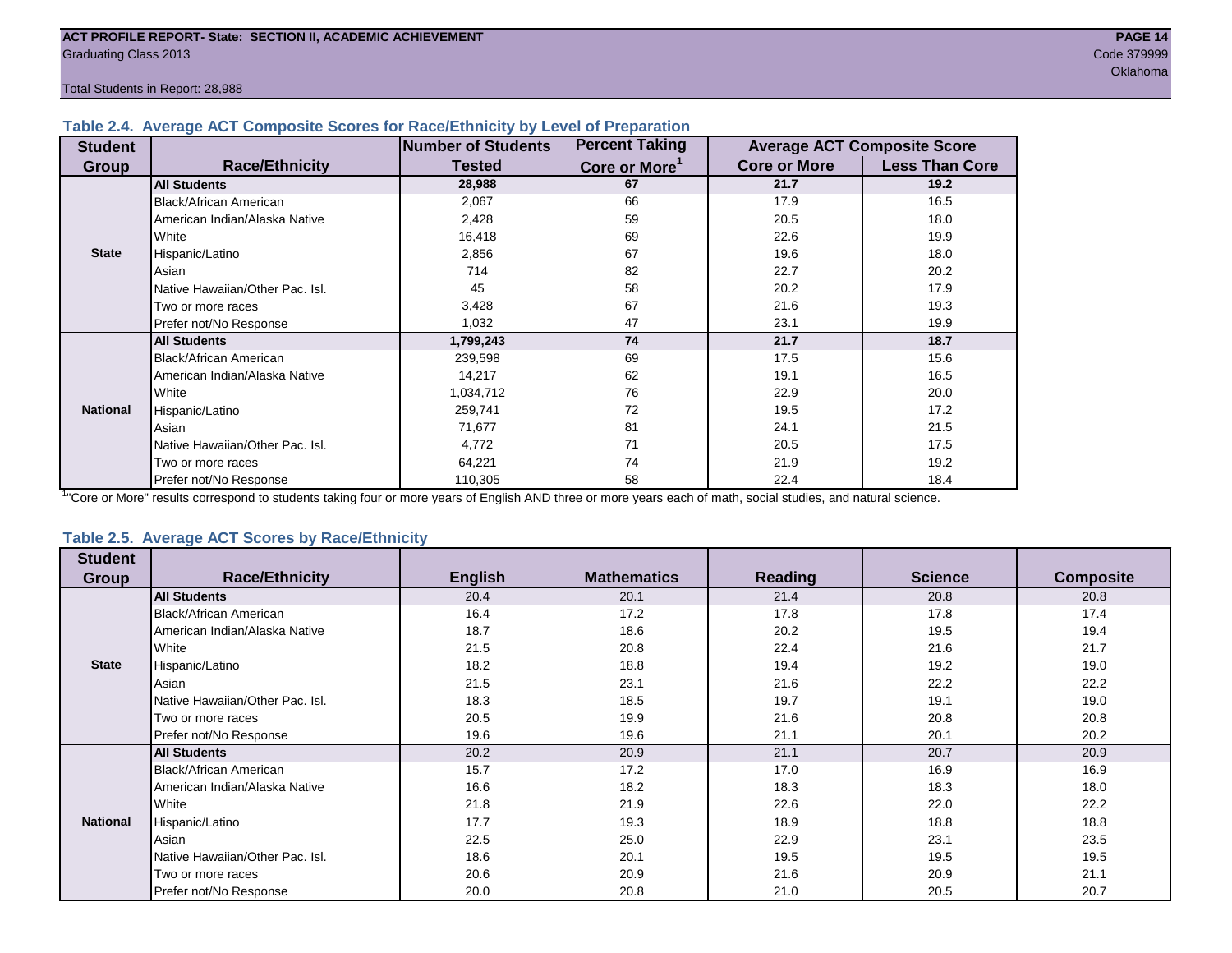## **ACT PROFILE REPORT- State: SECTION II, ACADEMIC ACHIEVEMENT PAGE 15** Graduating Class 2013 Code 379999

Total Students in Report: 28,988

| <b>Student</b>  | <b>CRS</b> |         | <b>English</b> |         | <b>Mathematics</b> |         | <b>Reading</b> | <b>Science</b> |                |  |
|-----------------|------------|---------|----------------|---------|--------------------|---------|----------------|----------------|----------------|--|
| Group           | Range      | N       | %              | N       | %                  | N       | %              | N              | %              |  |
|                 | 33 to 36   | 1,121   | 4              | 443     | $\overline{2}$     | 1,279   | 4              | 482            | $\overline{2}$ |  |
|                 | 28 to 32   | 2,562   | 9              | 1,616   | 6                  | 3,681   | 13             | 1,699          | 6              |  |
|                 | 24 to 27   | 4,594   | 16             | 5,354   | 18                 | 4,910   | 17             | 5,868          | 20             |  |
| <b>State</b>    | 20 to 23   | 8,095   | 28             | 5,831   | 20                 | 7,650   | 26             | 9,719          | 34             |  |
|                 | 16 to 19   | 5,880   | 20             | 11,273  | 39                 | 6,642   | 23             | 7,232          | 25             |  |
|                 | 13 to 15   | 4,062   | 14             | 4,309   | 15                 | 3,458   | 12             | 2,689          | 9              |  |
|                 | 01 to 12   | 2,674   | 9              | 162     |                    | 1,368   | 5              | 1,299          | 4              |  |
|                 | 33 to 36   | 81,846  | 5              | 51,648  | 3                  | 89,731  | 5              | 36,033         | 2              |  |
|                 | 28 to 32   | 175,672 | 10             | 156,561 | 9                  | 239,643 | 13             | 138,865        | 8              |  |
|                 | 24 to 27   | 291,095 | 16             | 385,102 | 21                 | 277,723 | 15             | 364,600        | 20             |  |
| <b>National</b> | 20 to 23   | 447.398 | 25             | 343,822 | 19                 | 424,936 | 24             | 542.531        | 30             |  |
|                 | 16 to 19   | 327,718 | 18             | 590,816 | 33                 | 384,706 | 21             | 413.107        | 23             |  |
|                 | 13 to 15   | 242,064 | 13             | 258,384 | 14                 | 240.069 | 13             | 183,840        | 10             |  |
|                 | 01 to 12   | 233,450 | 13             | 12,910  |                    | 142,435 | 8              | 120,267        |                |  |

## **Table 2.6. Percent of Students in College Readiness Standards (CRS) Score Ranges**

## **Table 2.7. Average ACT Scores by Gender**

| <b>Student Group</b> | <b>Gender</b> |         |         | <b>Average ACT Scores</b> |             |         |         |           |  |  |  |  |
|----------------------|---------------|---------|---------|---------------------------|-------------|---------|---------|-----------|--|--|--|--|
|                      |               | N       | Percent | Enalish                   | Mathematics | Reading | Science | Composite |  |  |  |  |
|                      | Males         | 13,344  | 46      | 20.1                      | 20.6        | 21.3    | 21.4    | 21.0      |  |  |  |  |
| <b>State</b>         | Females       | 15,639  | 54      | 20.6                      | 19.6        | 21.5    | 20.2    | 20.6      |  |  |  |  |
|                      | Missing       |         |         | 15.6                      | 17.4        | 17.2    | 17.0    | 17.0      |  |  |  |  |
|                      | Males         | 835,431 | 46      | 19.8                      | 21.4        | 20.9    | 21.2    | 20.9      |  |  |  |  |
| <b>National</b>      | Females       | 954,919 | 53      | 20.6                      | 20.5        | 21.4    | 20.4    | 20.9      |  |  |  |  |
|                      | Missing       | 8,893   | 0       | 16.1                      | 18.2        | 17.6    | 17.7    | 17.5      |  |  |  |  |

## **Table 2.8. Percent of Students Who Met College Readiness Benchmark Scores by Gender**

| <b>Student Group</b> | Gender  |         | Met            |         |         |          |
|----------------------|---------|---------|----------------|---------|---------|----------|
|                      |         | English | Mathematics    | Reading | Science | All Four |
| <b>State</b>         | Males   | 64      | 4 <sub>1</sub> | 45      | 40      | 26       |
|                      | Females | 68      | 33             | 46      | 30      | 19       |
|                      | Males   | 62      | 47             | 43      | 40      | 29       |
| <b>National</b>      | Females | 67      | $4^{\prime}$   | 45      | 33      | 24       |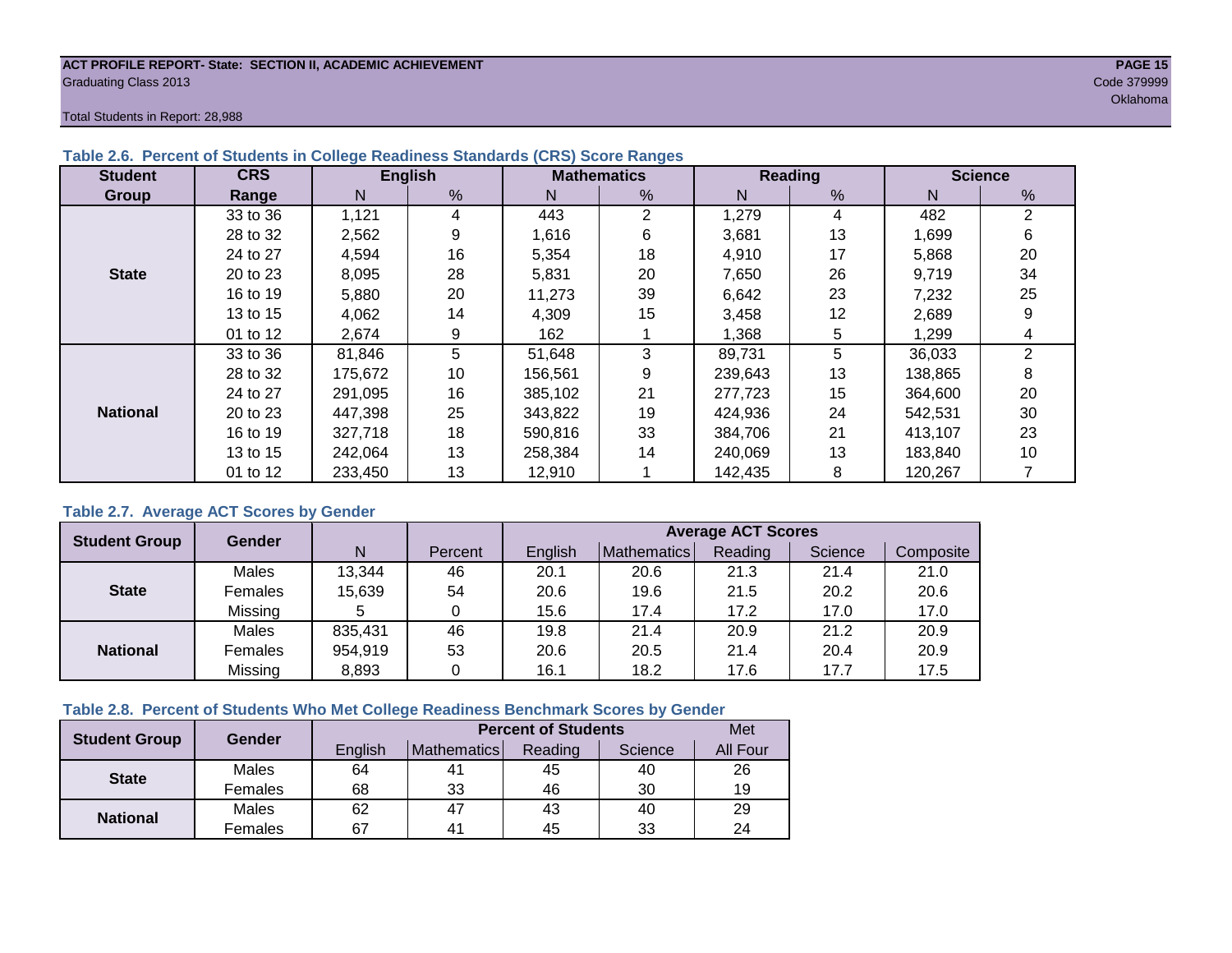### **ACT PROFILE REPORT- State: SECTION II, ACADEMIC ACHIEVEMENT PAGE 16** Graduating Class 2013 Code 379999

#### **Student Curriculum English Mathematics Reading Science Composite Group Taken<sup>1</sup> | III CRB** % | Avg | CRB % | Avg | CRB % | Avg | CRB % | CRB %<sup>4</sup> Avg Core or More<sup>2</sup> 19,430 | 73 | 21.4 | 44 | 21.0 | 51 | 22.3 | 41 | 21.6 | 28 | 21.7 Less than Core | 8,648 | 55 | 18.6 | 21 | 18.4 | 35 | 19.9 | 22 | 19.3 | 11 | 19.2 Missing<sup>3</sup> 910 | 31 | 15.2 | 10 | 16.6 | 21 | 17.4 | 13 | 17.2 | 5 | 16.7 Core or More | 1,322,739 | 71 | 21.2 | 50 | 250 | 22.0 | 42 | 21.5 | 31 | 21.7 Less than Core 396,592 48 17.8 27 18.9 30 19.0 22 18.8 14 18.7 Missing | 79,912 | 36 | 16.0 | 19 | 17.8 | 24 | 17.5 | 17 | 17.7 | 10 | 17.4 **N State National**

**Table 2.9. College Readiness Benchmark (CRB) Percent and Average ACT Scores by Overall High School Curriculum**

<sup>1</sup> "Curriculum Taken" reflects overall high school curriculum in this table.

 $^2$  "Core or More" results correspond to students taking four or more years of English AND three or more years each of math, social studies, and natural science.

 $3$  Zero years or no coursework information reported in one or more content areas.

 $4$  Composite CRB% results reflect students who met all four subject-area benchmarks.

|  |  | Table 2.10. College Readiness Benchmark (CRB) Percent and Average ACT Scores by Content-Specific Curriculum |
|--|--|-------------------------------------------------------------------------------------------------------------|
|  |  |                                                                                                             |

| <b>Student</b>  | Curriculum                    | <b>English</b> |       |      | <b>Mathematics</b> |       |      | <b>Reading</b> |       |      | <b>Science</b> |       |      |
|-----------------|-------------------------------|----------------|-------|------|--------------------|-------|------|----------------|-------|------|----------------|-------|------|
| Group           | $\mathsf{Taken}^{\mathsf{T}}$ |                | CRB % | Avg  | N                  | CRB % | Avg  | N              | CRB % | Avg  | N              | CRB % | Avg  |
|                 | Core or More <sup>2</sup>     | 27,739         | 68    | 20.6 | 27,380             | 38    | 20.3 | 26,371         | 47    | 21.7 | 20,765         | 41    | 21.5 |
| <b>State</b>    | Less than Corel               | 375            | 52    | 18.3 | 724                |       | 16.0 | .730           | 37    | 20.1 | 7,333          | 19    | 19.0 |
|                 | Missing <sup>3</sup>          | 874            | 30    | 15.1 | 884                | 10    | 16.6 | 887            | 21    | 17.4 | 890            |       | 17.2 |
|                 | Core or More                  | .646,286       | 67    | 20.6 | 648,697            | 46    | 21.3 | ,554,990       | 46    | 21.5 | ,506,965       | 40    | 21.3 |
| <b>National</b> | Less than Core                | 84,048         | 36    | 15.9 | 77,906             |       | 16.3 | 171,617        | 32    | 19.1 | 218,267        |       | 18.0 |
|                 | Missing                       | 68,909         | 38    | 16.4 | 72,640             | 20    | 17.9 | 72,636         | 25    | 17.7 | 74,011         | 18    | 17.8 |

<sup>1</sup>"Curriculum Taken" reflects content-specific curriculum in this table.

<sup>2</sup> "Core or More" results correspond to students taking four or more years of English or three or more years of math, social studies, or natural science, respectively. For instance, Reading "Core or More" results correspond to students taking three or more years of social studies, regardless of courses taken in other content areas.

 $3$  Zero years or no coursework information reported in the specified content area.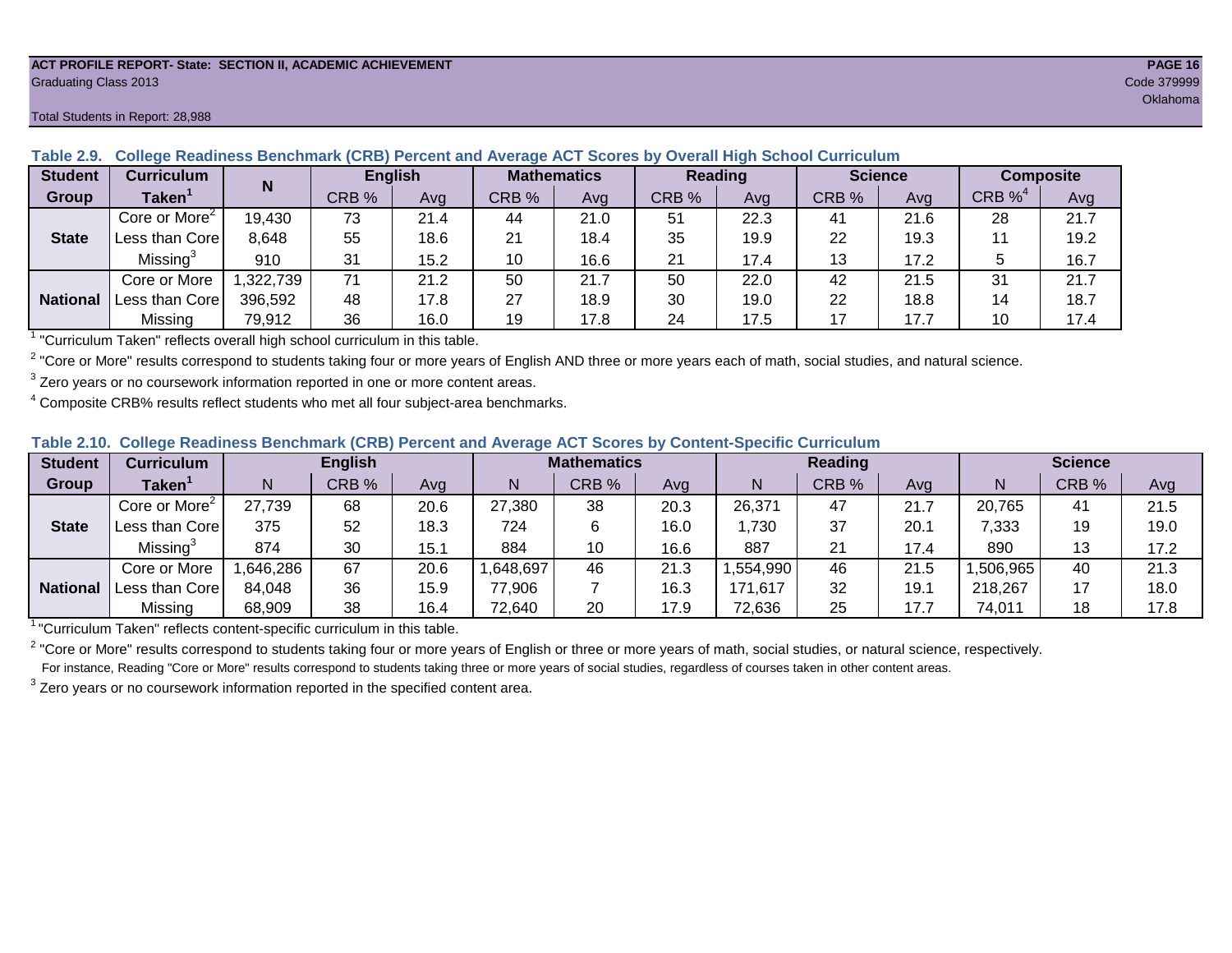## Section III College Readiness and the Impact of Course Rigor

Beginning with the Graduating Class of 2013, all students whose scores are college reportable, both standard and extended time tests, are now included. Also beginning with the 2013 Graduating Class data, College Readiness Benchmarks for Reading and Science were updated to reflect the most recent college coursework research.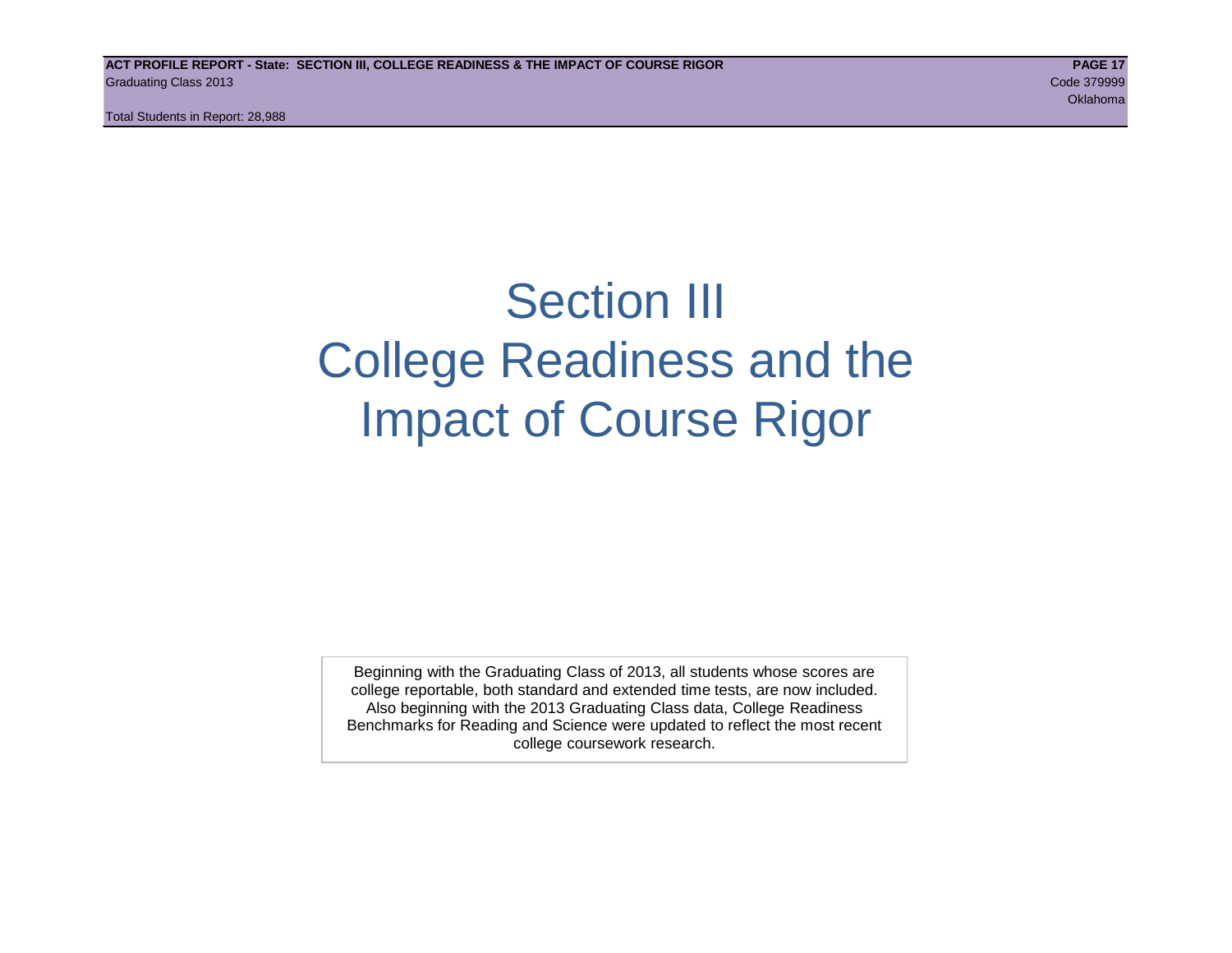## **ACT PROFILE REPORT - State: SECTION III, COLLEGE READINESS & THE IMPACT OF COURSE RIGOR PAGE 18** Graduating Class 2013 Code 379999

Total Students in Report: 28,988

## **Figure 3.1. Percent of Students Who Met ACT College Readiness Benchmark Scores by Race/Ethnicity: ENGLISH**



ACT English Benchmark Score = **18**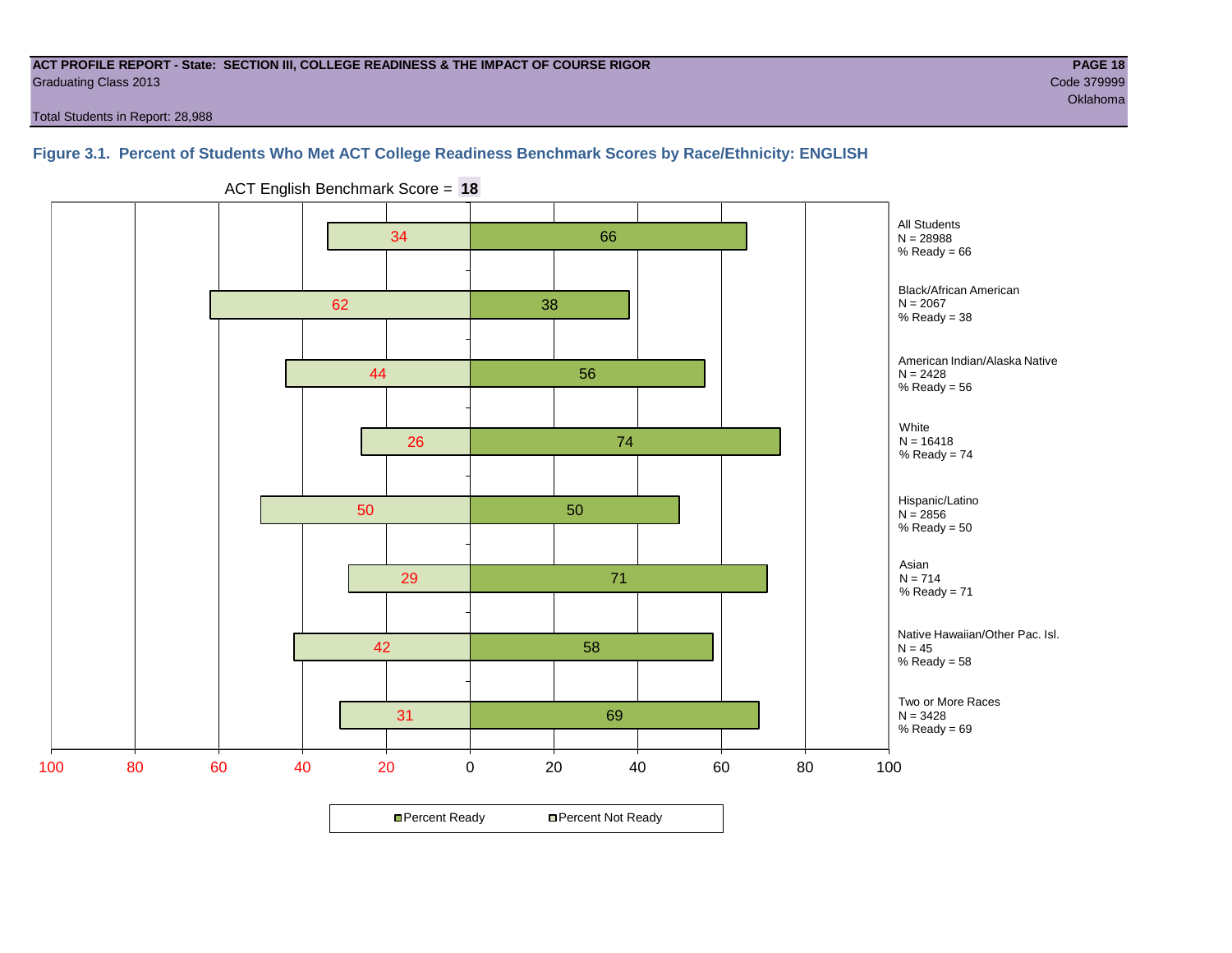## **ACT PROFILE REPORT - State: SECTION III, COLLEGE READINESS & THE IMPACT OF COURSE RIGOR PAGE 19** Graduating Class 2013 Code 379999

Total Students in Report: 28,988

## **Figure 3.2. Percent of Students Who Met ACT College Readiness Benchmark Scores by Race/Ethnicity: MATHEMATICS**





**□ Percent Ready DPercent Not Ready**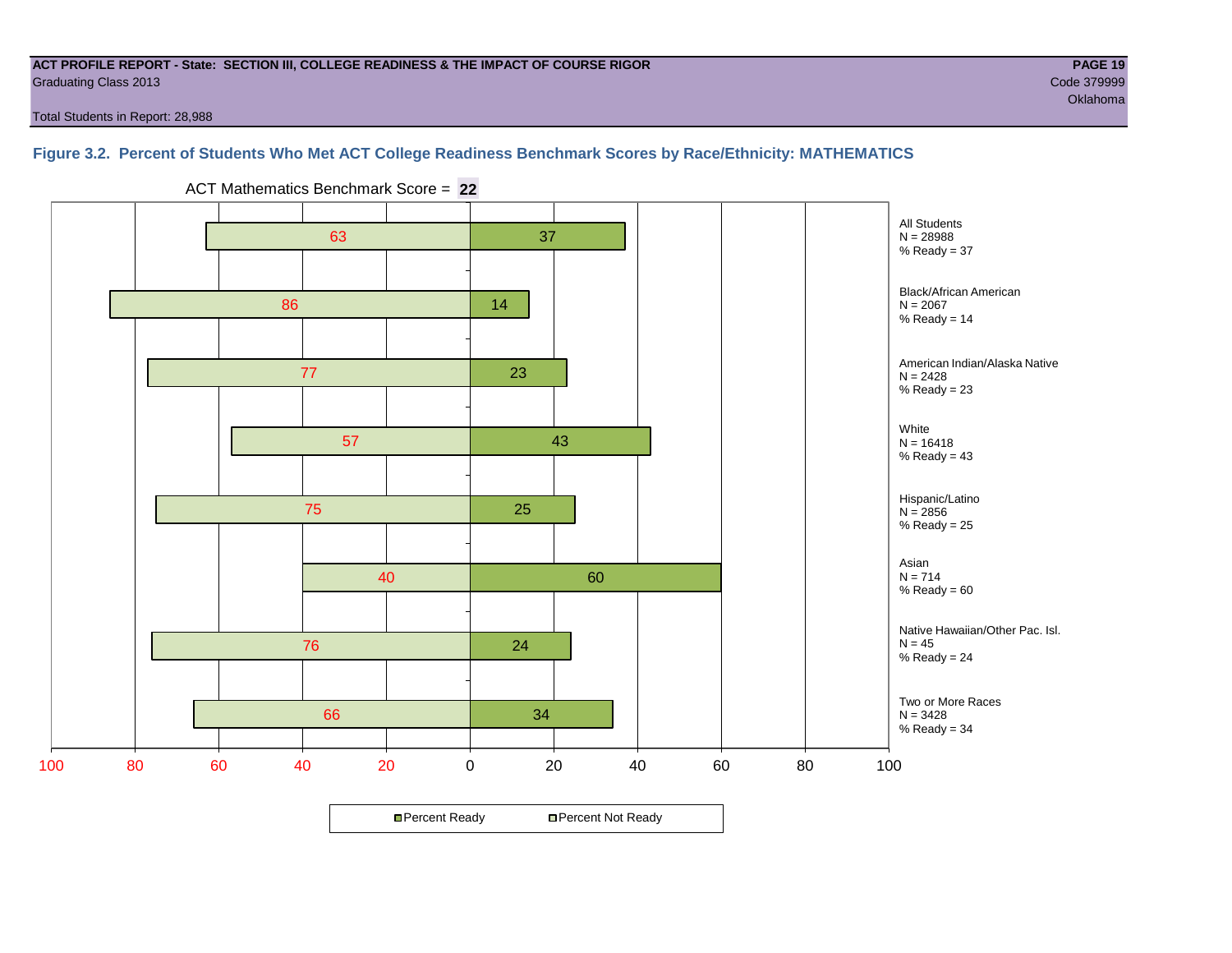## **ACT PROFILE REPORT - State: SECTION III, COLLEGE READINESS & THE IMPACT OF COURSE RIGOR PAGE 20** Graduating Class 2013 Code 379999

oklahoma na matamatang katalog sa kabupatèn Kabupatèn Kabupatèn Kabupatèn Kabupatèn Kabupatèn Kabupatèn Kabupa

Total Students in Report: 28,988

## **Figure 3.3. Percent of Students Who Met ACT College Readiness Benchmark Scores by Race/Ethnicity: READING**



ACT Reading Benchmark Score = **22**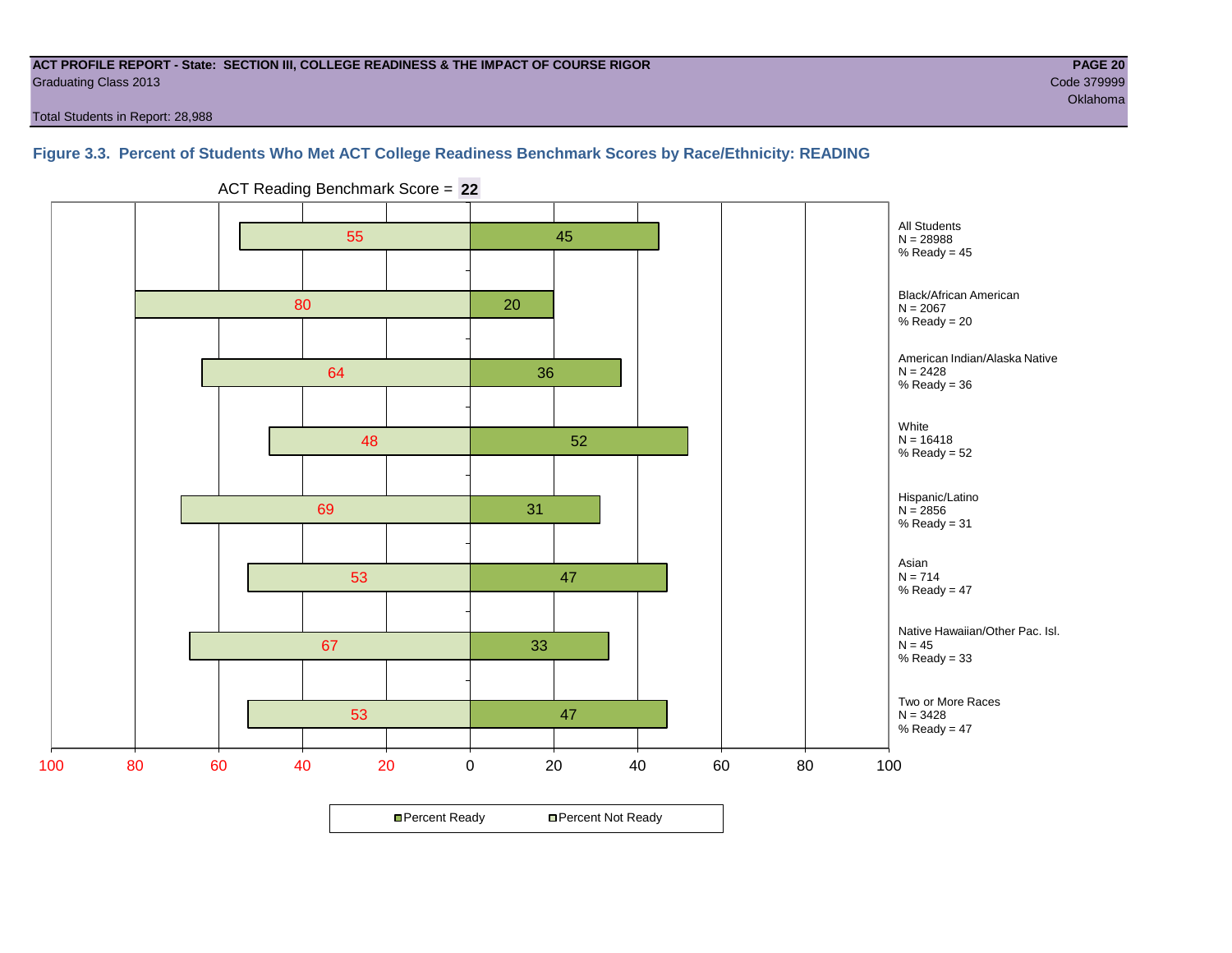## **ACT PROFILE REPORT - State: SECTION III, COLLEGE READINESS & THE IMPACT OF COURSE RIGOR PAGE 21** Graduating Class 2013 Code 379999

oklahoma na matamatang katalog sa kabupatèn Kabupatèn Kabupatèn Kabupatèn Kabupatèn Kabupatèn Kabupatèn Kabupa

Total Students in Report: 28,988

## **Figure 3.4. Percent of Students Who Met ACT College Readiness Benchmark Scores by Race/Ethnicity: SCIENCE**



ACT Science Benchmark Score = **23**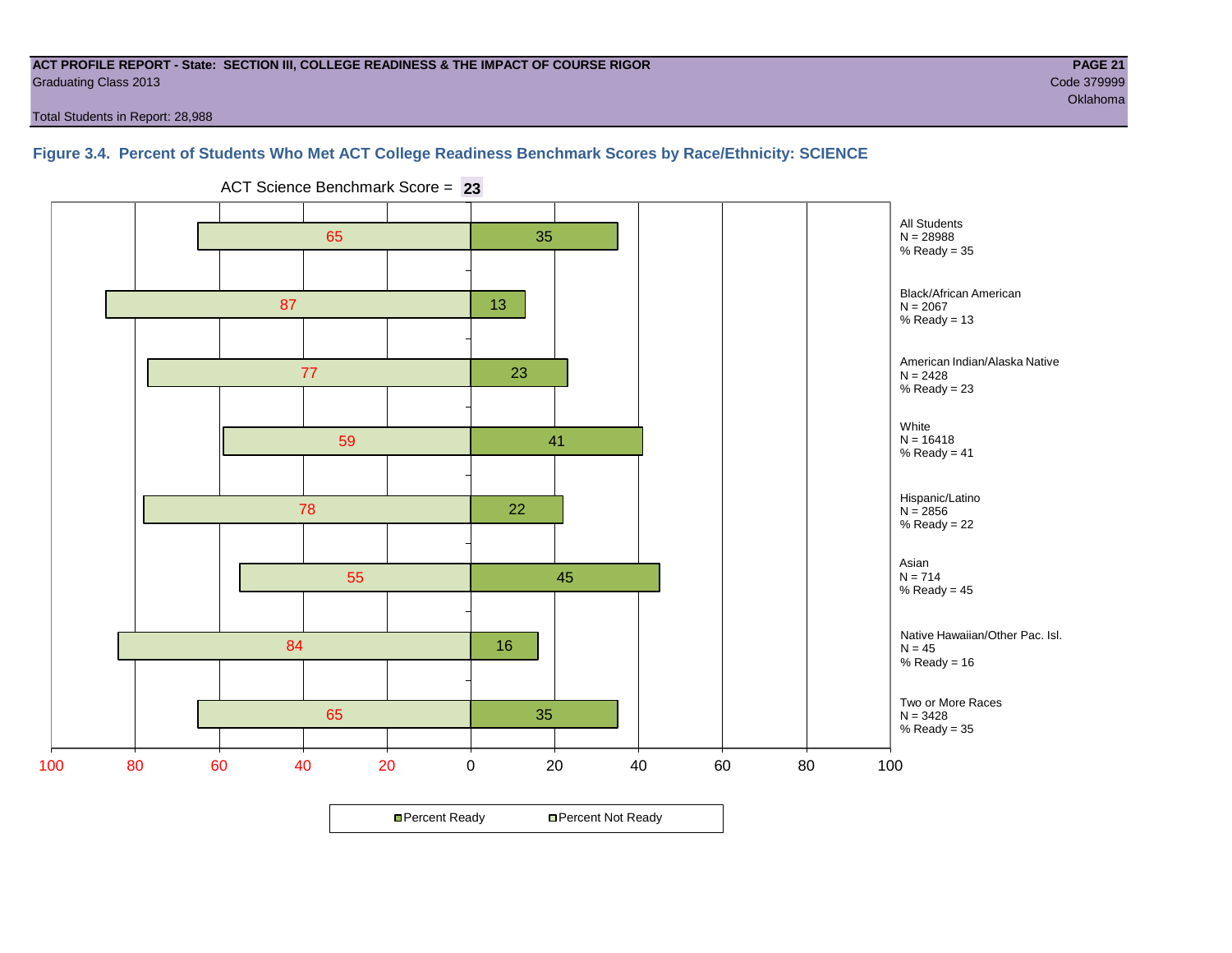## **ACT PROFILE REPORT - State: SECTION III, COLLEGE READINESS & THE IMPACT OF COURSE RIGOR PAGE 22** Graduating Class 2013 Code 379999

Total Students in Report: 28,988

**Figure 3.5. Percent of Students Who Met ACT College Readiness Benchmark Scores by Race/Ethnicity: ALL FOUR**

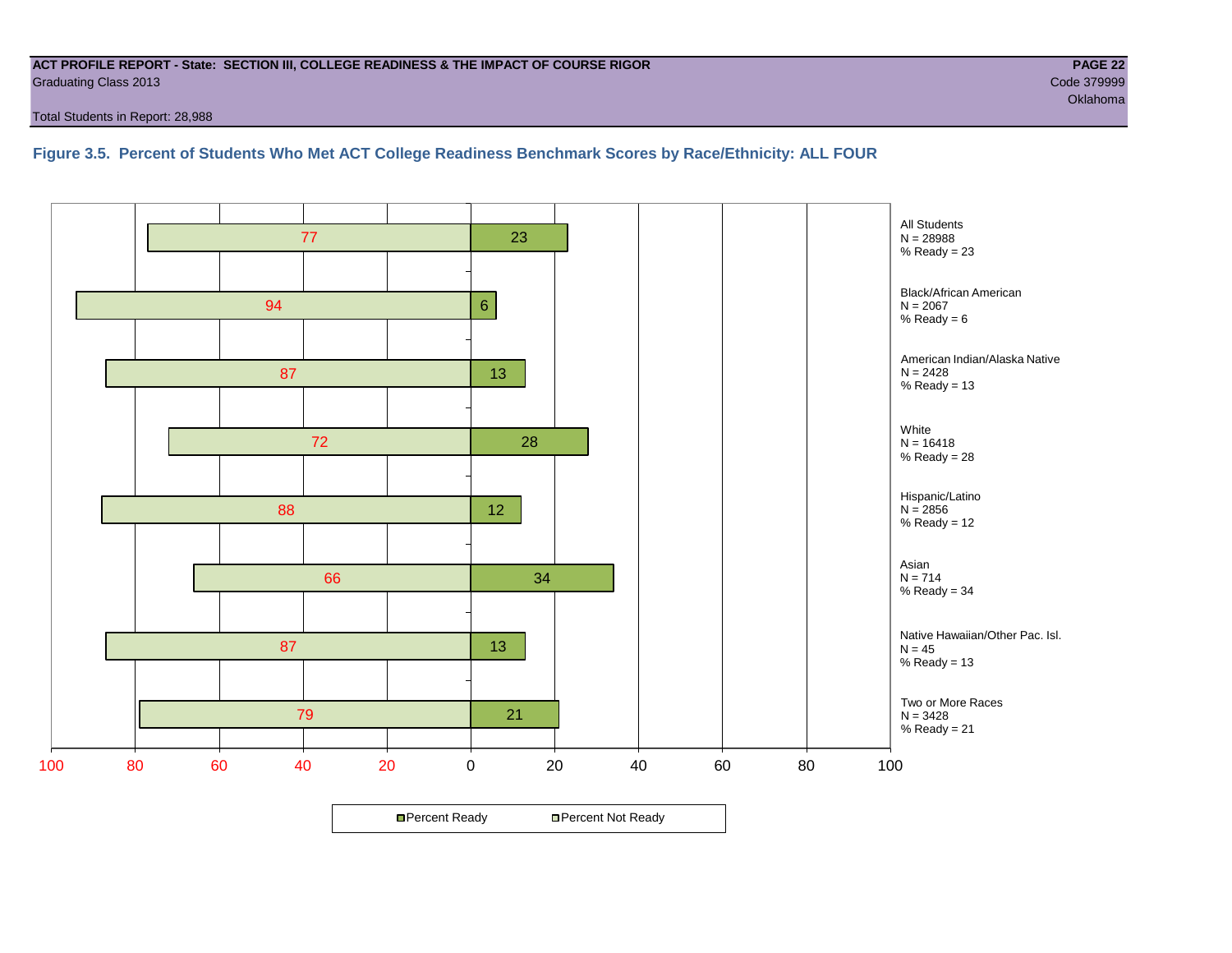## **ACT PROFILE REPORT - State: SECTION III, COLLEGE READINESS & THE IMPACT OF COURSE RIGOR PAGE 23** Graduating Class 2013 Code 379999

Total Students in Report: 28,988

**Table 3.1. Average ACT Scores and Average ACT Score Changes by Common Course Patterns**

| <b>Course Pattern</b>                            |                |                | <b>All Students</b> |                     | <b>Males</b><br><b>Females</b> |                |            |                     |           |                |            |                        |
|--------------------------------------------------|----------------|----------------|---------------------|---------------------|--------------------------------|----------------|------------|---------------------|-----------|----------------|------------|------------------------|
|                                                  |                |                | <b>ACT</b>          | Course Value        |                                |                | <b>ACT</b> | <b>Course Value</b> |           |                | <b>ACT</b> | <b>Course Value</b>    |
| <b>ENGLISH COURSE PATTERN</b>                    | N.             | Percent        | English             | Added <sup>1</sup>  | N                              | Percent        | English    | Added               | N         | Percent        | English    | Added <sup>1</sup>     |
| Eng 9, Eng 10, Eng 11, Eng 12, & Other English   | 5,843          | 20             | 21.3                | 3.0                 | 2,526                          | 19             | 21.0       | 2.6                 | 3,316     | 21             | 21.6       | $\overline{3.3}$       |
| Eng 9, Eng 10, Eng 11, Eng 12                    | 21,896         | 76             | 20.4                | 2.1                 | 10,129                         | 76             | 20.2       | 1.8                 | 11,764    | 75             | 20.6       | 2.3                    |
| Less than 4 years of English                     | 375            |                | 18.3                |                     | 174                            | $\mathbf{1}$   | 18.4       |                     | 200       | -1             | 18.3       |                        |
| Zero years / no English courses reported         | 874            | 3              | 15.1                |                     | 515                            | $\overline{4}$ | 14.8       |                     | 359       | $\overline{2}$ | 15.5       |                        |
|                                                  |                |                | <b>ACT</b>          | <b>Course Value</b> |                                |                | <b>ACT</b> | <b>Course Value</b> |           |                | <b>ACT</b> | <b>Course Value</b>    |
| <b>MATHEMATICS COURSE PATTERN</b>                | N <sub>1</sub> | Percent        | Math                | Added               | N.                             | Percent        | Math       | Added               | N         | Percent        | Math       | Added <sup>1</sup>     |
| Alg 1, Alg 2, Geom, Trig, & Calc                 | 1.426          | 5              | 23.3                | 7.3                 | 654                            | 5              | 24.3       | 7.9                 | 771       | 5              | 22.5       | 6.8                    |
| Alg 1, Alg 2, Geom, Trig, & Other Adv Math       | 1.694          | 6              | 21.6                | 5.6                 | 649                            | 5              | 22.0       | 5.6                 | 1,045     | $\overline{7}$ | 21.3       | 5.6                    |
| Alg 1, Alg 2, Geom, & Trig                       | 2,057          | $\overline{7}$ | 19.7                | 3.7                 | 847                            | 6              | 20.3       | 3.9                 | 1,209     | 8              | 19.3       | 3.6                    |
| Alg 1, Alg 2, Geom, & Other Adv Math             | 3.626          | 13             | 19.5                | 3.5                 | 1,350                          | 10             | 19.9       | 3.5                 | 2,276     | 15             | 19.3       | 3.6                    |
| Other comb of 4 or more years of Math            | 10,192         | 35             | 22.4                | 6.4                 | 5,170                          | 39             | 23.1       | 6.7                 | 5,020     | 32             | 21.6       | 5.9                    |
| Alg 1, Alg 2, & Geom                             | 6,147          | 21             | 17.2                | 1.2                 | 2,672                          | 20             | 17.4       | 1.0                 | 3,474     | 22             | 17.0       | 1.3                    |
| Other comb of 3 or 3.5 years of Math             | 2,238          | 8              | 18.3                | 2.3                 | 1,120                          | 8              | 18.5       | 2.1                 | 1,118     | $\overline{7}$ | 18.0       | 2.3                    |
| Less than 3 years of Math                        | 724            | $\overline{2}$ | 16.0                |                     | 360                            | 3              | 16.4       | $\sim$              | 364       | $\overline{2}$ | 15.7       |                        |
| Zero years / no Math courses reported            | 884            | 3              | 16.6                |                     | 522                            | $\overline{4}$ | 16.7       |                     | 362       | $\overline{2}$ | 16.4       |                        |
|                                                  |                |                | <b>ACT</b>          | <b>Course Value</b> |                                |                | <b>ACT</b> | <b>Course Value</b> |           |                | <b>ACT</b> | <b>Course Value</b>    |
| SOCIAL SCIENCE COURSE PATTERN                    | N              | Percent        | Reading             | Added               | N                              | Percent        | Reading    | Added               | ${\sf N}$ | Percent        | Reading    | A d d e d <sup>1</sup> |
| US Hist, World Hist, Am Gov, & Other Hist        | 2,957          | 10             | 21.7                | 1.6                 | 1,444                          | 11             | 21.5       | 1.3                 | 1,513     | 10             | 21.9       | 1.9                    |
| Other comb of 4 or more years Social Science     | 15,926         | 55             | 22.2                | 2.1                 | 7,216                          | 54             | 22.1       | 1.9                 | 8,710     | 56             | 22.2       | 2.2                    |
| US Hist, World Hist, & Am Gov                    | 1,770          | 6              | 20.2                | 0.1                 | 839                            | 6              | 20.4       | 0.2                 | 931       | 6              | 20.1       | 0.1                    |
| Other comb of 3 or 3.5 years of Social Science   | 5,718          | 20             | 20.7                | 0.6                 | 2,478                          | 19             | 20.6       | 0.4                 | 3,237     | 21             | 20.8       | 0.8                    |
| Less than 3 years of Social Science              | 1,730          | 6              | 20.1                |                     | 840                            | 6              | 20.2       |                     | 888       | 6              | 20.0       |                        |
| Zero years / no Social Science courses reported  | 887            | 3              | 17.4                |                     | 527                            | $\overline{4}$ | 17.2       |                     | 360       | $\overline{2}$ | 17.7       |                        |
|                                                  |                |                | <b>ACT</b>          | <b>Course Value</b> |                                |                | <b>ACT</b> | <b>Course Value</b> |           |                | <b>ACT</b> | <b>Course Value</b>    |
| NATURAL SCIENCE COURSE PATTERN                   | N.             | Percent        | Science             | Added               | N.                             | Percent        | Science    | Added               | N         | Percent        | Science    | Added <sup>1</sup>     |
| Gen Sci <sup>2</sup> , Bio, Chem, & Phys         | 9,289          | 32             | 22.2                | 3.2                 | 4,646                          | 35             | 23.1       | 3.8                 | 4,641     | 30             | 21.3       | 2.4                    |
| Bio, Chem, Phys                                  | 1,256          | 4              | 23.9                | 4.9                 | 654                            | $\sqrt{5}$     | 25.1       | 5.8                 | 602       | 4              | 22.6       | 3.7                    |
| Gen Sci <sup>2</sup> , Bio, Chem                 | 9,173          | 32             | 20.7                | 1.7                 | 3,825                          | 29             | 21.2       | 1.9                 | 5,345     | 34             | 20.5       | 1.6                    |
| Other comb of 3 years of Natural Science         | 1,047          | $\overline{4}$ | 20.0                | 1.0                 | 588                            | $\overline{4}$ | 20.9       | 1.6                 | 459       | 3              | 18.9       | 0.0                    |
| Less than 3 years of Natural Science             | 7,333          | 25             | 19.0                |                     | 3,103                          | 23             | 19.3       |                     | 4,230     | 27             | 18.9       |                        |
| Zero years / no Natural Science courses reported | 890            | 3              | 17.2                |                     | 528                            | $\overline{4}$ | 17.3       |                     | 362       | $\overline{2}$ | 17.0       |                        |

<sup>1</sup>Course value added is defined as the average ACT score change compared to course sequences in which students took

less than four years of English or less than three years of Mathematics, Social Science or Natural Science.

<sup>2</sup>Includes General, Physical and Earth Sciences.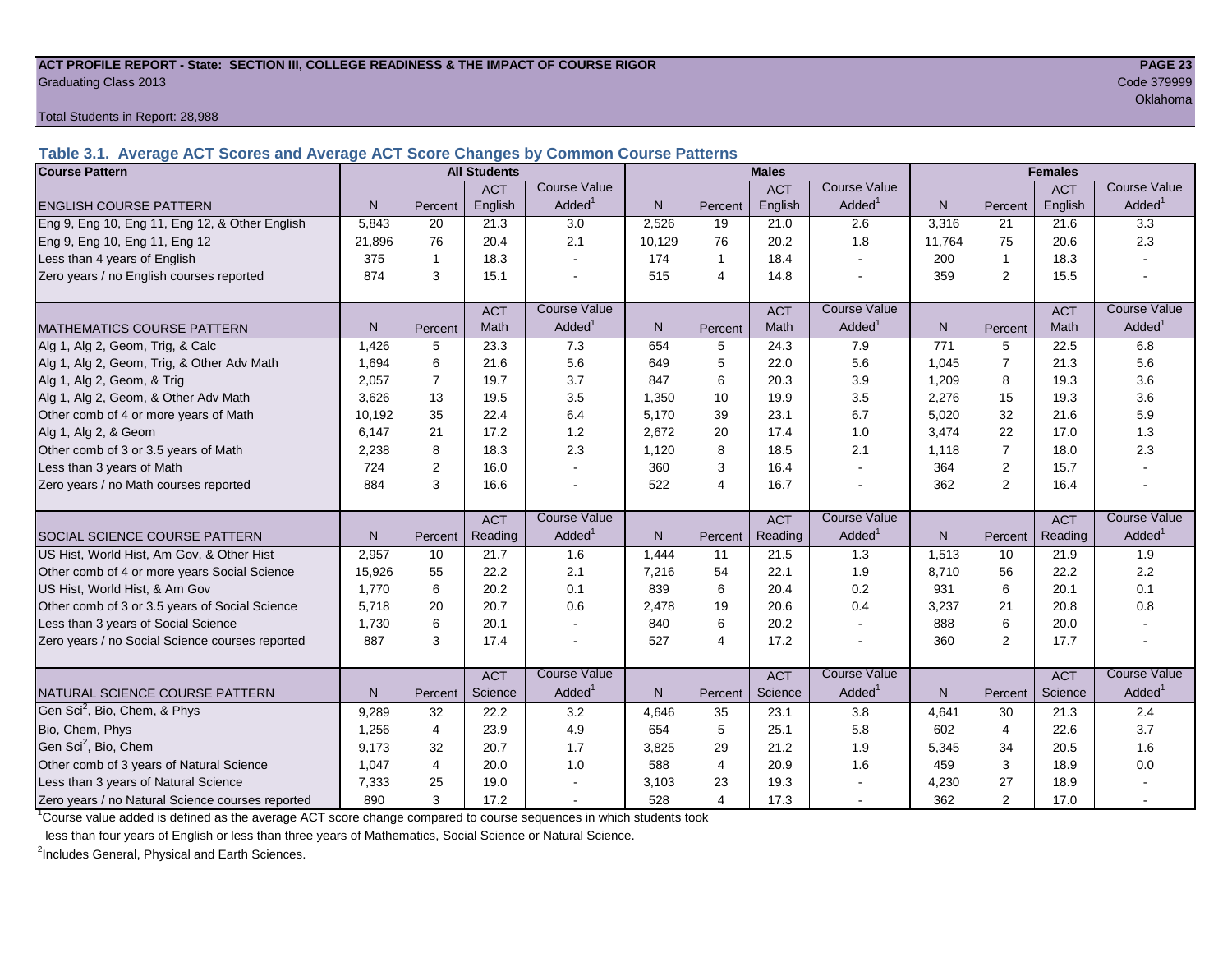## ACT PROFILE REPORT - State: SECTION III, COLLEGE READINESS & THE IMPACT OF COURSE RIGOR **PAGE 24** Graduating Class 2013 Code 379999

oklahoma na katalang katalang katalang na katalang na katalang na katalang na katalang na katalang na katalang

Total Students in Report: 28,988

## **Table 3.2. College Readiness Percents by Common Course Patterns**

| <b>Course Pattern</b>                            |              |                       | <b>State</b> |                  | <b>National</b> |                       |         |                  |  |
|--------------------------------------------------|--------------|-----------------------|--------------|------------------|-----------------|-----------------------|---------|------------------|--|
|                                                  |              | <b>Percent Taking</b> | Avg ACT      | Percent Who Met  |                 | <b>Percent Taking</b> | Avg ACT | Percent Who Met  |  |
| <b>ENGLISH COURSE PATTERN</b>                    | $\mathsf{N}$ | Pattern               | English      | <b>Benchmark</b> | N               | Pattern               | English | <b>Benchmark</b> |  |
| Eng 9, Eng 10, Eng 11, Eng 12, & Other English   | 5,843        | 20                    | 21.3         | 72               | 380,375         | 21                    | 21.6    | 73               |  |
| Eng 9, Eng 10, Eng 11, Eng 12                    | 21,896       | 76                    | 20.4         | 67               | 1,265,911       | 70                    | 20.3    | 65               |  |
| Less than 4 years of English                     | 375          | $\mathbf{1}$          | 18.3         | 52               | 84,048          | 5                     | 15.9    | 36               |  |
| Zero years / no English courses reported         | 874          | 3                     | 15.1         | 30               | 68,909          | $\overline{4}$        | 16.4    | 38               |  |
|                                                  |              |                       |              |                  |                 |                       |         |                  |  |
|                                                  |              | <b>Percent Taking</b> | Avg ACT      | Percent Who Met  |                 | <b>Percent Taking</b> | Avg ACT | Percent Who Met  |  |
| <b>MATHEMATICS COURSE PATTERN</b>                | N            | Pattern               | <b>Math</b>  | <b>Benchmark</b> | N               | Pattern               | Math    | <b>Benchmark</b> |  |
| Alg 1, Alg 2, Geom, Trig, & Calc                 | 1,426        | 5                     | 23.3         | 65               | 113,999         | 6                     | 23.8    | 68               |  |
| Alg 1, Alg 2, Geom, Trig, & Other Adv Math       | 1,694        | 6                     | 21.6         | 52               | 155,095         | 9                     | 21.9    | 56               |  |
| Alg 1, Alg 2, Geom, & Trig                       | 2,057        | $\overline{7}$        | 19.7         | 33               | 119,993         | 7                     | 19.4    | 32               |  |
| Alg 1, Alg 2, Geom, & Other Adv Math             | 3,626        | 13                    | 19.5         | 31               | 336,291         | 19                    | 19.6    | 32               |  |
| Other comb of 4 or more years of Math            | 10,192       | 35                    | 22.4         | 56               | 610,720         | 34                    | 23.6    | 65               |  |
| Alg 1, Alg 2, & Geom                             | 6.147        | 21                    | 17.2         | 10               | 223,733         | 12                    | 17.2    | 11               |  |
| Other comb of 3 or 3.5 years of Math             | 2,238        | 8                     | 18.3         | 20               | 88,866          | 5                     | 19.7    | 34               |  |
| Less than 3 years of Math                        | 724          | 2                     | 16.0         | 6                | 77,906          | 4                     | 16.3    | $\overline{7}$   |  |
| Zero years / no Math courses reported            | 884          | 3                     | 16.6         | 10               | 72,640          | 4                     | 17.9    | 20               |  |
|                                                  |              |                       |              |                  |                 |                       |         |                  |  |
|                                                  |              | <b>Percent Taking</b> | Avg ACT      | Percent Who Met  |                 | <b>Percent Taking</b> | Avg ACT | Percent Who Met  |  |
| SOCIAL SCIENCE COURSE PATTERN                    | N            | Pattern               | Reading      | <b>Benchmark</b> | $\mathsf{N}$    | Pattern               | Reading | <b>Benchmark</b> |  |
| US Hist, World Hist, Am Gov, & Other Hist        | 2,957        | 10                    | 21.7         | 47               | 50,989          | 3                     | 22.2    | 51               |  |
| Other comb of 4 or more years Social Science     | 15,926       | 55                    | 22.2         | 51               | 908,394         | 50                    | 22.0    | 50               |  |
| US Hist, World Hist, & Am Gov                    | 1,770        | 6                     | 20.2         | 36               | 106,021         | 6                     | 19.5    | 34               |  |
| Other comb of 3 or 3.5 years of Social Science   | 5,718        | 20                    | 20.7         | 39               | 489,586         | 27                    | 21.0    | 43               |  |
| Less than 3 years of Social Science              | 1,730        | 6                     | 20.1         | 37               | 171,617         | 10                    | 19.1    | 32               |  |
| Zero years / no Social Science courses reported  | 887          | 3                     | 17.4         | 21               | 72,636          | $\overline{4}$        | 17.7    | 25               |  |
|                                                  |              |                       |              |                  |                 |                       |         |                  |  |
|                                                  |              | <b>Percent Taking</b> | Avg ACT      | Percent Who Met  |                 | <b>Percent Taking</b> | Avg ACT | Percent Who Met  |  |
| NATURAL SCIENCE COURSE PATTERN                   | N            | Pattern               | Science      | <b>Benchmark</b> | N               | Pattern               | Science | <b>Benchmark</b> |  |
| Gen Sci <sup>1</sup> , Bio, Chem, & Phys         | 9,289        | 32                    | 22.2         | 47               | 767,293         | 43                    | 21.9    | 46               |  |
| Bio, Chem, Phys                                  | 1,256        | 4                     | 23.9         | 62               | 183,685         | 10                    | 23.0    | 54               |  |
| Gen Sci <sup>1</sup> , Bio, Chem                 | 9,173        | 32                    | 20.7         | 34               | 504,165         | 28                    | 19.9    | 28               |  |
| Other comb of 3 years of Natural Science         | 1,047        | $\overline{4}$        | 20.0         | 27               | 51,822          | 3                     | 19.1    | 25               |  |
| Less than 3 years of Natural Science             | 7,333        | 25                    | 19.0         | 19               | 218,267         | 12                    | 18.0    | 17               |  |
| Zero years / no Natural Science courses reported | 890          | 3                     | 17.2         | 13               | 74,011          | 4                     | 17.8    | 18               |  |

<sup>1</sup>Includes General, Physical and Earth Sciences.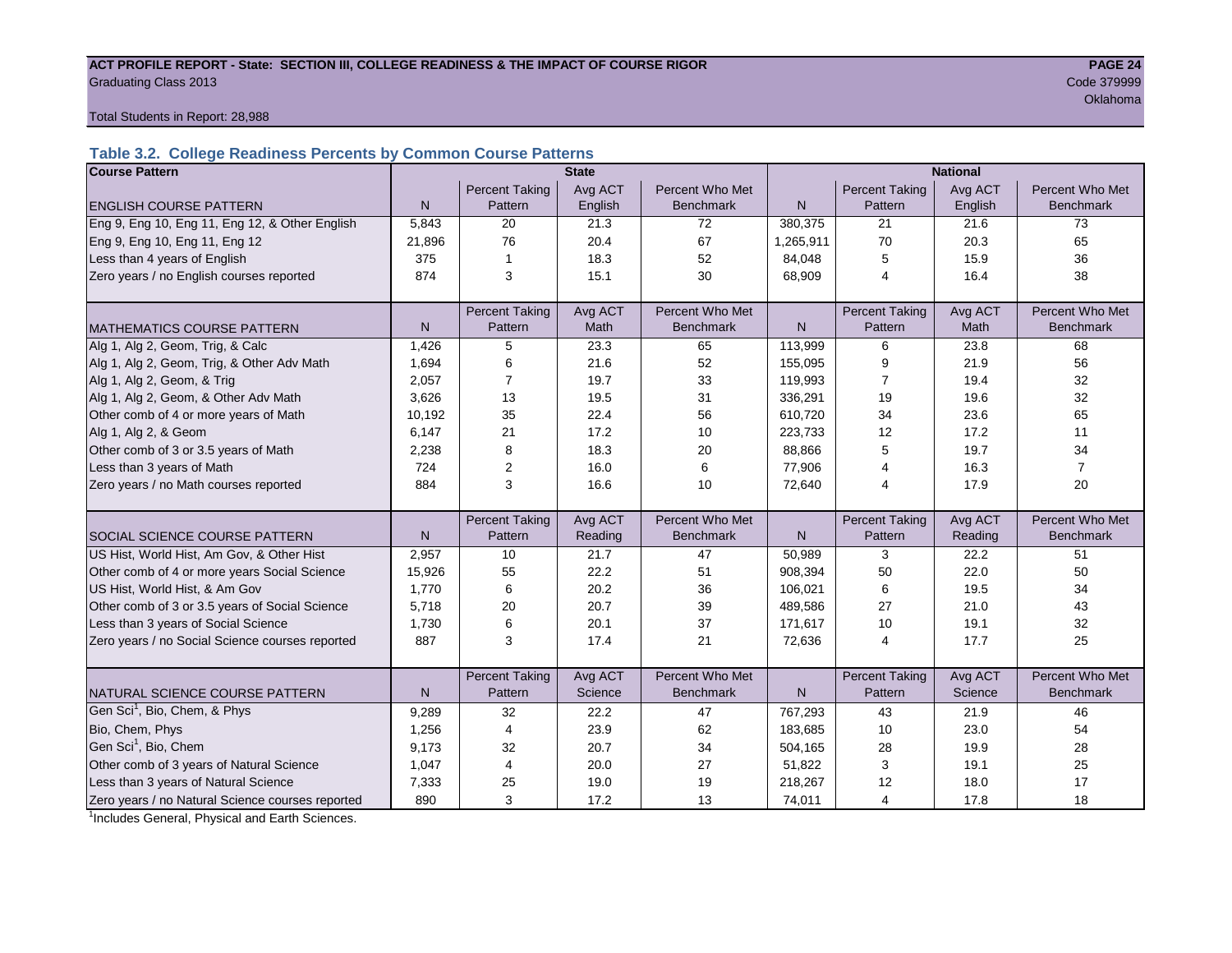## Section IV Career and Educational Aspirations

Beginning with the Graduating Class of 2013, all students whose scores are college reportable, both standard and extended time tests, are now included. Also beginning with the 2013 Graduating Class data, College Readiness Benchmarks for Reading and Science were updated to reflect the most recent college coursework research.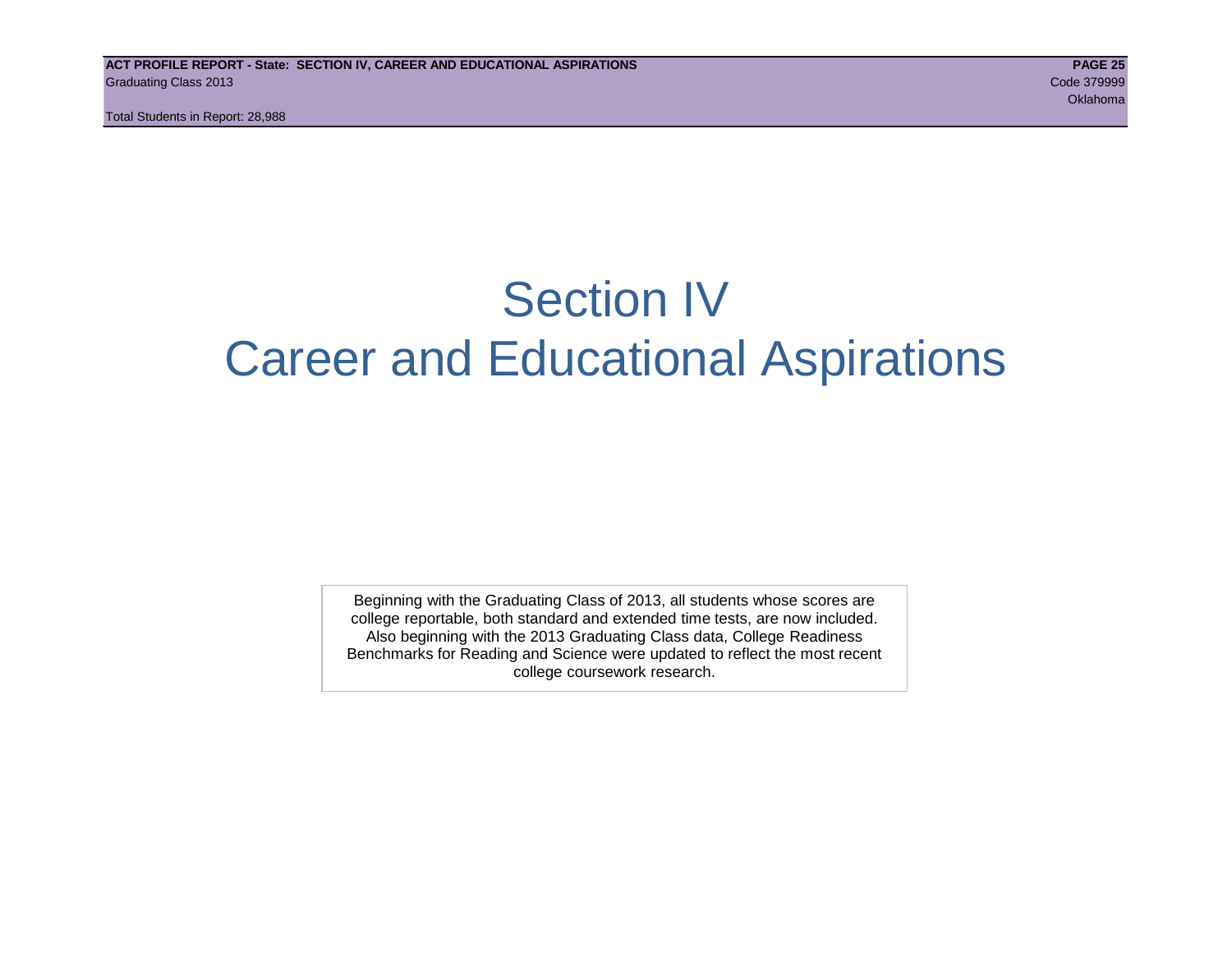## **ACT PROFILE REPORT - State: SECTION IV, CAREER AND EDUCATIONAL ASPIRATIONS PAGE 26** Graduating Class 2013 Code 379999

oklahoma na matamatang katalog sa kabilang na matamatang na matamatang na kabilang na kabilang na katalog sa p

## Total Students in Report: 28,988

**Table 4.1. Distribution of Planned Educational Majors for All Students by College Plans**

|                                              | <b>All Students</b> |                      |         |                | Plan on 2 Years or Less of College |         | Plan on 4 Years or More of College |                      |         |  |
|----------------------------------------------|---------------------|----------------------|---------|----------------|------------------------------------|---------|------------------------------------|----------------------|---------|--|
|                                              |                     |                      | Avg ACT |                |                                    | Avg ACT |                                    |                      | Avg ACT |  |
| <b>Planned Educational Major</b>             | N <sup>1</sup>      | Percent <sup>2</sup> | Comp    | N.             | Percent <sup>2</sup>               | Comp    | N                                  | Percent <sup>2</sup> | Comp    |  |
| Agriculture & Natural Resources Conservation | 675                 | 2                    | 19.4    | 38             | 2                                  | 17.1    | 601                                | $\overline{2}$       | 19.6    |  |
| Architecture                                 | 353                 |                      | 21.0    | 15             |                                    | 17.7    | 313                                |                      | 21.2    |  |
| Area, Ethnic, & Multidisciplinary Studies    | 35                  | $\Omega$             | 21.1    | 3              | $\Omega$                           | 16.0    | 30                                 | $\Omega$             | 21.9    |  |
| Arts: Visual & Performing                    | 1,849               | 6                    | 21.0    | 118            |                                    | 17.6    | 1,622                              | 6                    | 21.3    |  |
| <b>Business</b>                              | 2,234               | 8                    | 20.2    | 174            | 11                                 | 17.1    | 1,956                              | 8                    | 20.5    |  |
| Communications                               | 430                 |                      | 21.3    | 20             | 1                                  | 17.2    | 391                                | 2                    | 21.5    |  |
| Community, Family, & Personal Services       | 626                 | $\overline{2}$       | 18.5    | 71             | 4                                  | 16.8    | 519                                | $\overline{2}$       | 18.9    |  |
| Computer Science & Mathematics               | 741                 | 3                    | 22.2    | 44             | 3                                  | 18.8    | 668                                | 3                    | 22.5    |  |
| <b>Education</b>                             | 1,595               | 6                    | 20.4    | 52             | 3                                  | 16.9    | 1,490                              | 6                    | 20.6    |  |
| Engineering                                  | 1,900               | $\overline{7}$       | 23.4    | 70             | 4                                  | 16.7    | 1.759                              | 7                    | 23.7    |  |
| Engineering Technology & Drafting            | 434                 |                      | 20.6    | 66             | 4                                  | 16.8    | 347                                |                      | 21.4    |  |
| English & Foreign Languages                  | 271                 |                      | 23.4    | 6              | $\Omega$                           | 22.8    | 254                                |                      | 23.5    |  |
| Health Administration & Assisting            | 1,238               |                      | 18.2    | 132            | 8                                  | 16.3    | 1,028                              | 4                    | 18.6    |  |
| Health Sciences & Technologies               | 6,467               | 22                   | 20.8    | 259            | 16                                 | 17.2    | 5,998                              | 24                   | 21.1    |  |
| Philosophy, Religion, & Theology             | 202                 |                      | 21.0    | $\overline{7}$ | 0                                  | 20.0    | 188                                |                      | 21.2    |  |
| Repair, Production, & Construction           | 342                 |                      | 17.2    | 147            | 9                                  | 16.7    | 164                                |                      | 17.7    |  |
| Sciences: Biological & Physical              | 1,449               | 5                    | 22.9    | 15             |                                    | 17.4    | 1,385                              | 6                    | 23.0    |  |
| Social Sciences & Law                        | 1,857               | 6                    | 21.3    | 53             | 3                                  | 17.2    | 1,745                              |                      | 21.5    |  |
| Undecided                                    | 5,471               | 19                   | 20.8    | 313            | 19                                 | 17.6    | 4,614                              | 18                   | 21.2    |  |
| No Response                                  | 817                 | 3                    | 17.0    | 20             |                                    | 14.4    | 90                                 | 0                    | 17.3    |  |

1 2-Year and 4-Year "N" counts do not reflect "Missing" and "Other" college plans, therefore they may not add up to the N count for All Students.

<sup>2</sup> Percent of students tested within College Plan groups (All Students, 2-Year, 4-Year).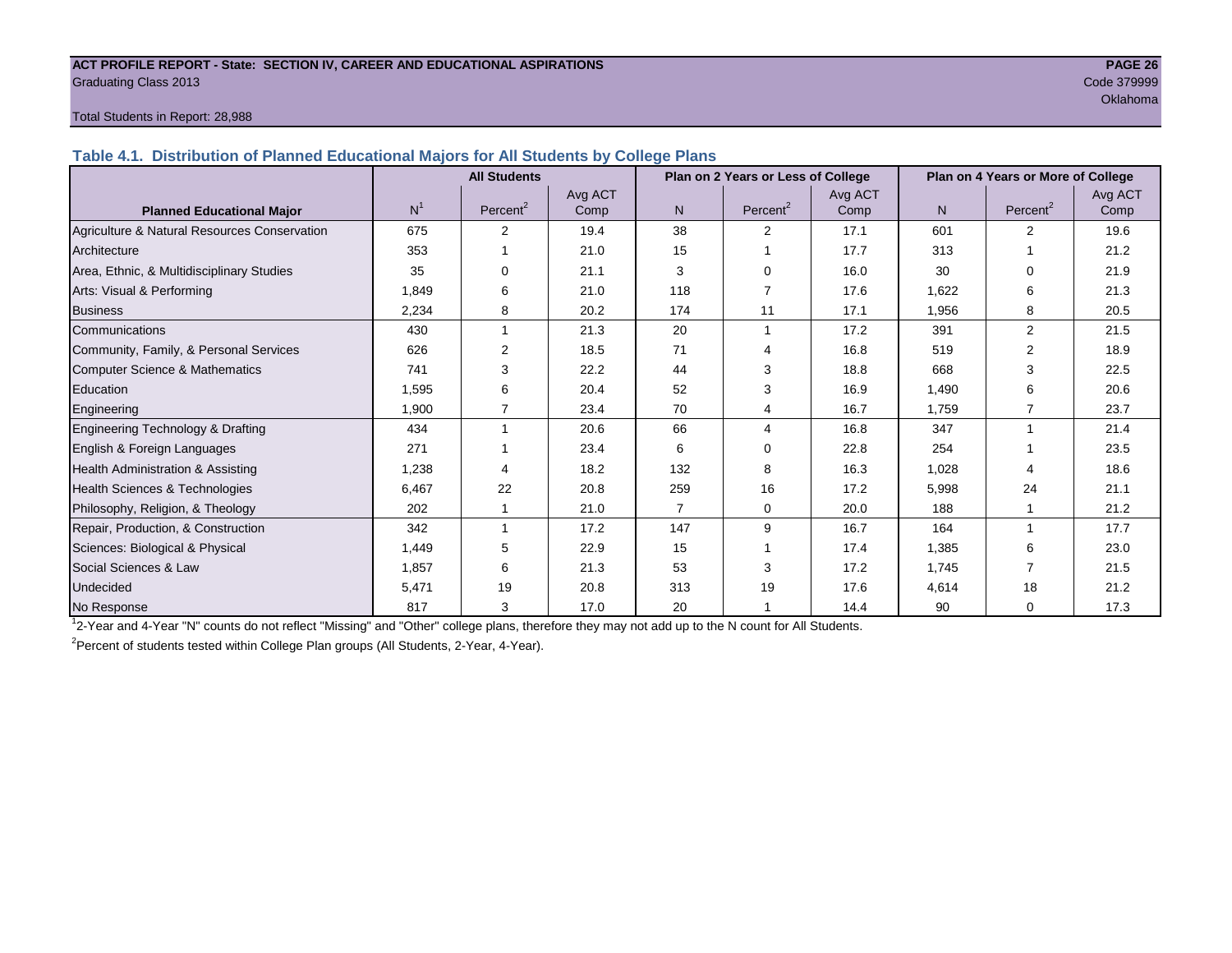## **ACT PROFILE REPORT - State: SECTION IV, CAREER AND EDUCATIONAL ASPIRATIONS PAGE 27** Graduating Class 2013 Code 379999

## Total Students in Report: 28,988

## **Table 4.2. Average ACT Composite Scores for Racial/Ethnic Groups by Post-Secondary Educational Aspirations**

| <b>Educational Degree</b> | <b>All Racial/Ethnic Groups</b><br><b>Combined</b> |         | <b>Black/African American</b> |         |       | American Indian/ Alaska Native |       | White   | Hispanic/Latino |         |  |
|---------------------------|----------------------------------------------------|---------|-------------------------------|---------|-------|--------------------------------|-------|---------|-----------------|---------|--|
| <b>Aspirations</b>        | N.                                                 | Average | N.                            | Average | N.    | Average                        | N     | Average | N.              | Average |  |
| Voc-Tech                  | 392                                                | 17.1    | 38                            | 14.9    | 50    | 16.2                           | 190   | 17.9    | 59              | 16.0    |  |
| 2-yr College Degree       | 1,232                                              | 17.2    | 77                            | 14.3    | 138   | 16.4                           | 645   | 17.8    | 187             | 16.2    |  |
| <b>Bachelors Degree</b>   | 15,770                                             | 20.0    | .164                          | 16.9    | 1,315 | 18.9                           | 9,315 | 20.8    | .486            | 18.5    |  |
| <b>Graduate Study</b>     | 3.169                                              | 23.5    | 179                           | 19.1    | 218   | 21.8                           | 2,008 | 24.3    | 238             | 21.6    |  |
| Prof. Level Degree        | 6.223                                              | 23.1    | 450                           | 19.5    | 474   | 21.8                           | 3,374 | 23.9    | 671             | 21.1    |  |
| Other                     | 452                                                | 17.6    | 40                            | 15.2    | 49    | 16.6                           | 201   | 18.5    | 76              | 16.2    |  |
| No Response               | 1,750                                              | 18.8    | 119                           | 15.3    | 184   | 17.7                           | 685   | 20.8    | 139             | 16.7    |  |

| <b>Educational Degree</b> | <b>All Racial/Ethnic Groups</b><br><b>Combined</b> |         | Asian |         |               | Native Hawaiian/<br><b>Other Pacific Islander</b> |              | Two or more races | Prefer not to respond/<br><b>No Response</b> |         |  |
|---------------------------|----------------------------------------------------|---------|-------|---------|---------------|---------------------------------------------------|--------------|-------------------|----------------------------------------------|---------|--|
| <b>Aspirations</b>        | N                                                  | Average | N     | Average | Average<br>N. |                                                   | N<br>Average |                   | N                                            | Average |  |
| Voc-Tech                  | 392                                                | 17.1    |       | 18.8    |               |                                                   | 45           | 17.4              | h                                            | 20.7    |  |
| 2-yr College Degree       | 1,232                                              | 17.2    | 14    | 17.6    |               | 16.0                                              | 142          | 17.7              | 27                                           | 17.4    |  |
| <b>Bachelors Degree</b>   | 15,770                                             | 20.0    | 282   | 19.7    | 25            | 19.6                                              | 1,900        | 20.0              | 283                                          | 20.8    |  |
| Graduate Study            | 3.169                                              | 23.5    | 78    | 24.3    |               | 19.0                                              | 358          | 23.2              | 85                                           | 24.5    |  |
| Prof. Level Degree        | 6.223                                              | 23.1    | 292   | 24.6    |               | 18.5                                              | 774          | 22.9              | 182                                          | 24.7    |  |
| Other                     | 452                                                | 17.6    | 12    | 17.8    |               | 15.8                                              | 49           | 18.6              | 20                                           | 18.9    |  |
| No Response               | 1,750                                              | 18.8    | 32    | 21.0    |               | 24.5                                              | 160          | 19.4              | 429                                          | 17.3    |  |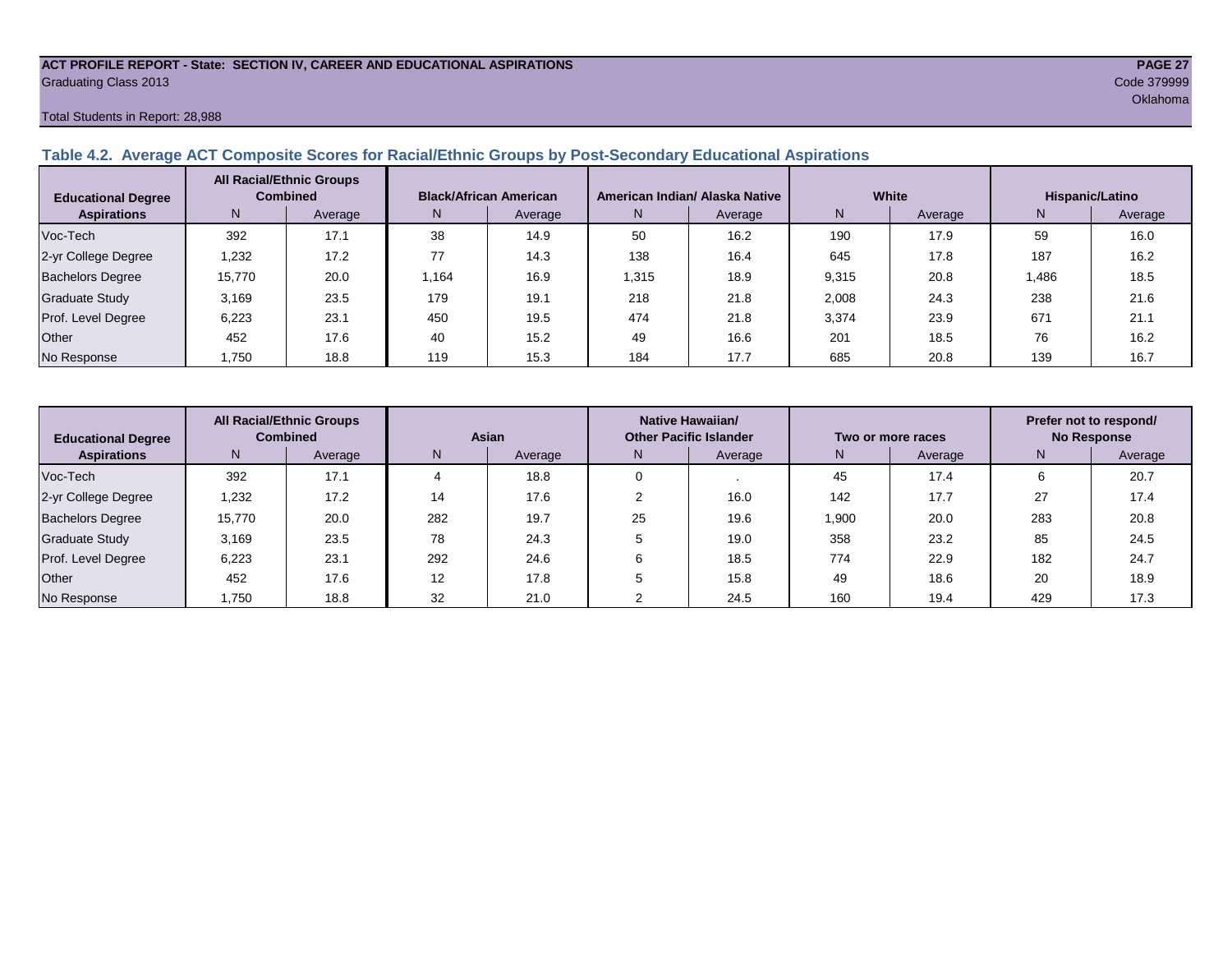## **ACT PROFILE REPORT - State: SECTION IV, CAREER AND EDUCATIONAL ASPIRATIONS PAGE 28** Graduating Class 2013 Code 379999

## Total Students in Report: 28,988

## **Table 4.3. Students' Score Report Preferences at Time of Testing**

|                                         |              | <b>Percent of Students in</b> |            |         |                |                                           |    |               |       |                |                |
|-----------------------------------------|--------------|-------------------------------|------------|---------|----------------|-------------------------------------------|----|---------------|-------|----------------|----------------|
|                                         |              | <b>Number of Students</b>     |            |         |                | <b>College Readiness Standards Ranges</b> |    |               |       |                |                |
|                                         |              |                               |            | 2nd-6th |                |                                           |    |               |       |                |                |
| Name                                    | <b>State</b> | Total                         | 1st Choice | Choice  | $01 - 12$      | $13 - 15$                                 |    | $16-19$ 20-23 | 24-27 | $28 - 32$      | 33-36          |
| OKLAHOMA STATE UNIVERSITY               | Oklahoma     | 7,808                         | 3,061      | 4,747   | $\mathbf 1$    | 6                                         | 21 | 33            | 26    | 12             | $\overline{2}$ |
| UNIVERSITY OF OKLAHOMA                  | Oklahoma     | 7,648                         | 3,232      | 4,416   | 0              | 4                                         | 19 | 33            | 27    | 15             | $\overline{2}$ |
| UNIVERSITY OF CENTRAL OKLAHOMA          | Oklahoma     | 4,211                         | 1,220      | 2,991   | 1              | 9                                         | 27 | 34            | 22    | $\overline{7}$ |                |
| NORTHEASTERN STATE UNIVERSITY           | Oklahoma     | 1,925                         | 607        | 1,318   | 1              | 12                                        | 33 | 34            | 15    | 5              | 0              |
| UNIVERSITY OF TULSA                     | Oklahoma     | 1,677                         | 373        | 1,304   | 1              | 5                                         | 16 | 28            | 26    | 20             | 4              |
| TULSA COMMUNITY COLLEGE                 | Oklahoma     | 1,371                         | 607        | 764     | $\overline{2}$ | 12                                        | 32 | 34            | 15    | $\overline{4}$ | $\Omega$       |
| SOUTHWESTERN OKLAHOMA ST U-WEATHERFORD  | Oklahoma     | 1,336                         | 465        | 871     | $\mathbf{1}$   | 9                                         | 28 | 34            | 20    | 8              | $\Omega$       |
| OKLAHOMA BAPTIST UNIVERSITY             | Oklahoma     | 1,295                         | 381        | 914     | $\Omega$       | $6\phantom{1}6$                           | 22 | 34            | 25    | 11             | 1              |
| <b>EAST CENTRAL UNIVERSITY</b>          | Oklahoma     | 1,234                         | 470        | 764     | $\overline{2}$ | 11                                        | 33 | 31            | 17    | 5              | $\Omega$       |
| UNIVERSITY OF ARKANSAS                  | Arkansas     | 1,031                         | 221        | 810     | $\Omega$       | $\overline{2}$                            | 12 | 33            | 33    | 18             | $\overline{2}$ |
| OKLAHOMA CITY UNIVERSITY                | Oklahoma     | 1,019                         | 213        | 806     | $\mathbf{1}$   | 8                                         | 22 | 34            | 23    | 11             | $\mathbf{1}$   |
| ROGERS STATE UNIVERSITY                 | Oklahoma     | 982                           | 330        | 652     | $\mathbf{1}$   | 10                                        | 34 | 33            | 15    | 6              | $\Omega$       |
| OKLAHOMA CITY COMMUNITY COLLEGE         | Oklahoma     | 934                           | 320        | 614     | 4              | 17                                        | 33 | 31            | 12    | 3              | 0              |
| SOUTHEASTERN OKLAHOMA STATE UNIVERSITY  | Oklahoma     | 765                           | 288        | 477     | $\overline{2}$ | 12                                        | 37 | 32            | 14    | $\overline{2}$ | $\Omega$       |
| <b>CAMERON UNIVERSITY</b>               | Oklahoma     | 734                           | 352        | 382     | $\overline{2}$ | 12                                        | 36 | 29            | 15    | 6              | $\mathbf 1$    |
| <b>NCAA ELIGIBILITY CENTER</b>          | Indiana      | 726                           | 392        | 334     | $\overline{2}$ | 10                                        | 30 | 30            | 18    | 8              | $\mathbf{1}$   |
| ROSE STATE COLLEGE                      | Oklahoma     | 668                           | 260        | 408     | 3              | 15                                        | 34 | 30            | 14    | $\overline{4}$ | 0              |
| OKLAHOMA CHRISTIAN UNIVERSITY           | Oklahoma     | 637                           | 168        | 469     | $\Omega$       | 5                                         | 19 | 34            | 25    | 16             |                |
| ORAL ROBERTS UNIVERSITY                 | Oklahoma     | 568                           | 172        | 396     | $\mathbf{1}$   | 9                                         | 26 | 35            | 19    | 9              | 1              |
| OKLAHOMA STATE UNIVERSITY-OKLAHOMA CITY | Oklahoma     | 544                           | 124        | 420     | 3              | 17                                        | 35 | 30            | 12    | $\overline{2}$ | $\Omega$       |
| OKLAHOMA ST UNIV-INSTITUTE OF TECH      | Oklahoma     | 503                           | 247        | 256     | 3              | 21                                        | 36 | 30            | 8     | 1              | 0              |
| NORTHEASTERN OKLAHOMA A&M COLL          | Oklahoma     | 481                           | 180        | 301     | 3              | 18                                        | 38 | 28            | 10    | $\overline{2}$ | 0              |
| CARL ALBERT STATE COLLEGE               | Oklahoma     | 480                           | 216        | 264     | $\overline{2}$ | 15                                        | 41 | 29            | 11    | $\overline{2}$ | 0              |
| NORTHWESTERN OKLAHOMA STATE UNIVERSITY  | Oklahoma     | 447                           | 169        | 278     | 1              | 9                                         | 36 | 32            | 15    | 5              | 0              |
| <b>CONNORS STATE COLLEGE</b>            | Oklahoma     | 445                           | 145        | 300     | 3              | 16                                        | 45 | 25            | 10    |                | 0              |
| <b>BAYLOR UNIVERSITY</b>                | <b>Texas</b> | 434                           | 79         | 355     | $\overline{0}$ | 3                                         | 8  | 22            | 38    | 25             | $\overline{4}$ |
| SEMINOLE STATE COLLEGE-OK               | Oklahoma     |                               | 131        | 256     | $\overline{4}$ | 17                                        | 35 | 30            | 12    | $\overline{2}$ | $\Omega$       |
| NORTHERN OKLAHOMA COLLEGE               | Oklahoma     |                               | 150        | 201     | $\mathbf{1}$   | 12                                        | 36 | 34            | 15    | 3              | $\Omega$       |
| <b>MURRAY STATE COLLEGE</b><br>Oklahoma |              | 350                           | 102        | 248     | 5              | 15                                        | 46 | 24            | 8     |                | $\Omega$       |
| UNIVERSITY OF OKLAHOMA-TULSA            | Oklahoma     | 348                           | 46         | 302     | 1              | 11                                        | 23 | 34            | 24    | 6              | 0              |
| All Other Institutions                  |              | 13,544                        | 3,452      | 10,092  | $\mathbf{1}$   | 9                                         | 22 | 27            | 22    | 16             | 3              |
| Total                                   |              | 54,883                        | 18,173     | 36,710  | $\overline{1}$ | 8                                         | 25 | 31            | 22    | 11             | $\overline{2}$ |

oklahoma na matamatang katalog sa kabupatèn Kabupatèn Kabupatèn Kabupatèn Kabupatèn Kabupatèn Kabupatèn Kabupa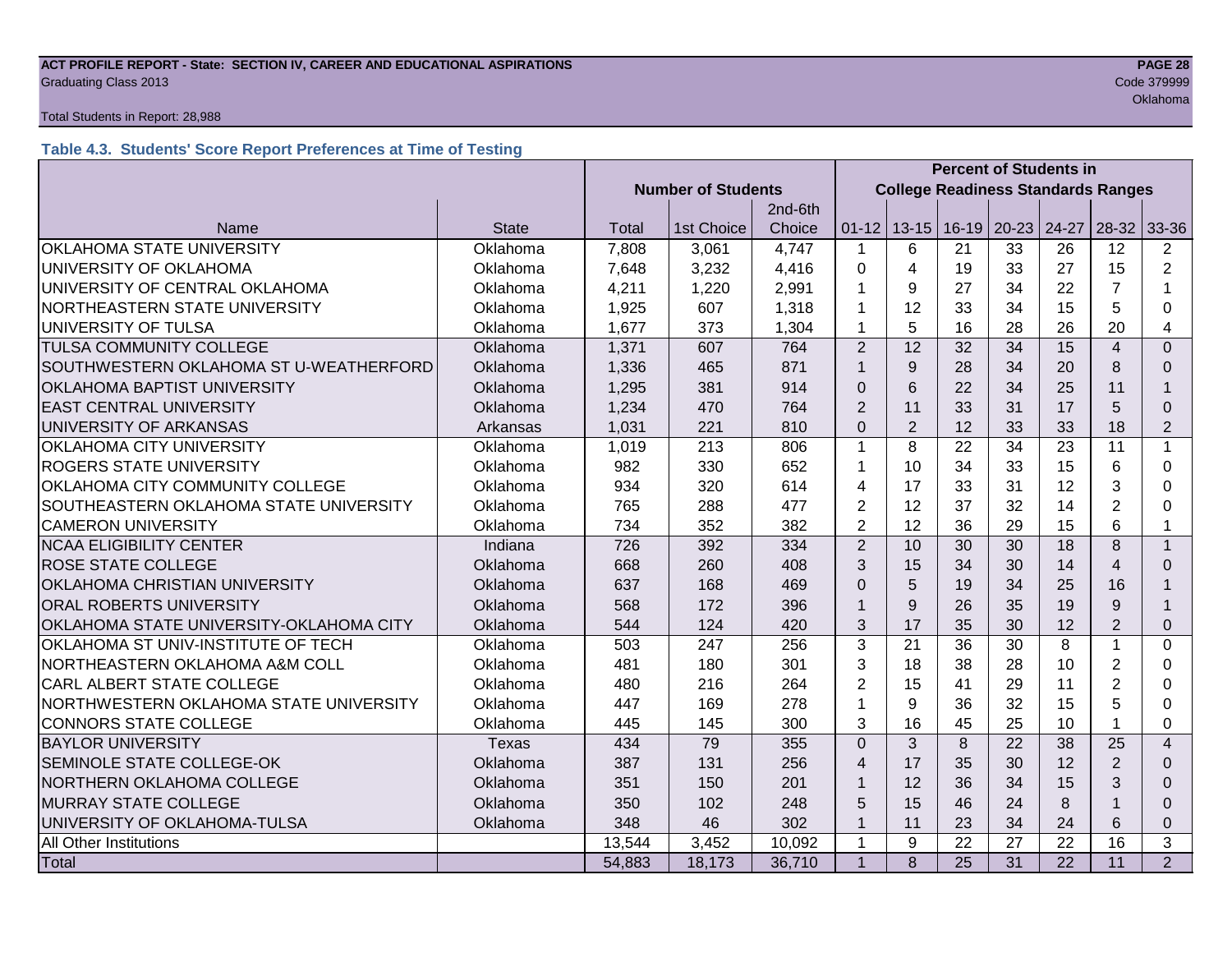## Section V Optional Writing Test Results

Beginning with the Graduating Class of 2013, all students whose scores are college reportable, both standard and extended time tests, are now included. Also beginning with the 2013 Graduating Class data, College Readiness Benchmarks for Reading and Science were updated to reflect the most recent college coursework research.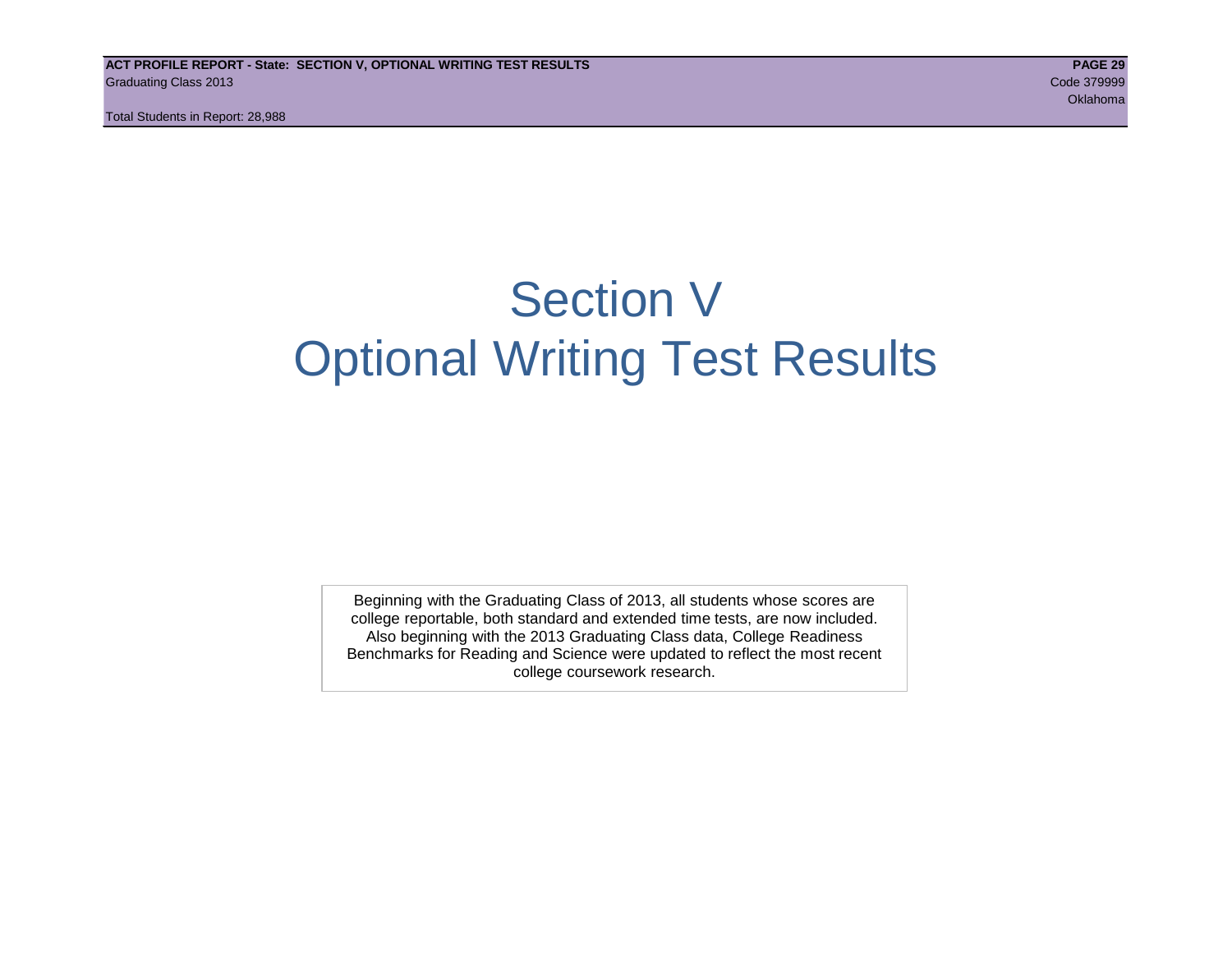## **ACT PROFILE REPORT - State: SECTION V, OPTIONAL WRITING TEST RESULTS PAGE 30** Graduating Class 2013 Code 379999

## Total Students in Report: 28,988

oklahoma na katalang katalang katalang na katalang na katalang na katalang na katalang na katalang na katalang

|                                      |              |                 | <b>Average ACT Scores</b> |                |              |                 |                                 |          |  |  |  |
|--------------------------------------|--------------|-----------------|---------------------------|----------------|--------------|-----------------|---------------------------------|----------|--|--|--|
|                                      |              | N               |                           | <b>English</b> |              | <b>Essay</b>    | <b>English/Writing Combined</b> |          |  |  |  |
|                                      | <b>State</b> | <b>National</b> | <b>State</b>              | National       | <b>State</b> | <b>National</b> | <b>State</b>                    | National |  |  |  |
| <b>All Students</b>                  | 3,126        | 942,769         | 22.8                      | 21.3           | 6.8          | 7.0             | 21.5                            | 20.5     |  |  |  |
| Black/African American               | 313          | 114,751         | 17.3                      | 16.3           | 6.1          | 6.1             | 16.8                            | 16.0     |  |  |  |
| <b>American Indian/Alaska Native</b> | 191          | 6.031           | 21.4                      | 16.8           | 6.5          | 6.1             | 20.1                            | 16.4     |  |  |  |
| White                                | 1,655        | 518,407         | 24.3                      | 22.9           | 7.0          | 7.2             | 22.7                            | 21.9     |  |  |  |
| Hispanic/Latino                      | 359          | 151,504         | 20.3                      | 18.6           | 6.7          | 6.8             | 19.5                            | 18.3     |  |  |  |
| Asian                                | 115          | 54,580          | 27.1                      | 23.5           | 7.9          | 7.6             | 25.6                            | 22.7     |  |  |  |
| Native Hawaiian/Other Pac. Isl.      | 5            | 2,812           | 20.6                      | 19.5           | 6.6          | 6.9             | 19.4                            | 19.2     |  |  |  |
| Two or more races                    | 351          | 35,355          | 22.4                      | 21.5           | 6.8          | 7.0             | 21.1                            | 20.6     |  |  |  |
| Prefer not/No Response               | 137          | 59,329          | 23.7                      | 21.8           | 7.0          | 7.1             | 22.3                            | 20.9     |  |  |  |
| <b>Males</b>                         | ,329         | 423,104         | 23.0                      | 21.0           | 6.6          | 6.7             | 21.4                            | 20.1     |  |  |  |
| Females                              | 1.797        | 513,945         | 22.7                      | 21.6           | 7.0          | 7.2             | 21.6                            | 20.9     |  |  |  |
| <b>Missing</b>                       |              | 5,720           |                           | 16.6           |              | 6.3             |                                 | 16.5     |  |  |  |

## **Table 5.1. Average ACT English and Writing Scores by Race/Ethnicity and Gender for students who took ACT Writing**